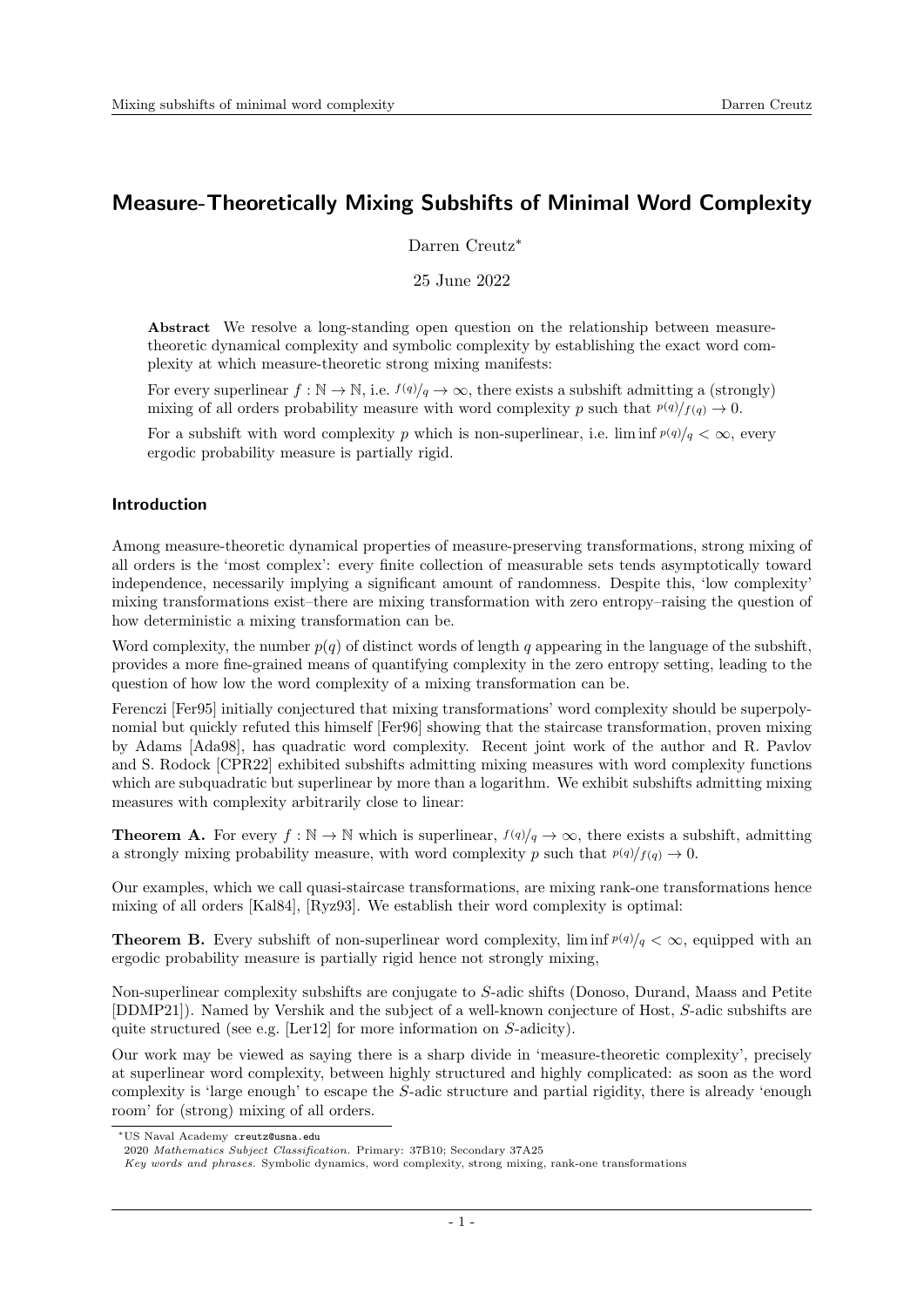Cyr and Kra established that superlinear complexity is the dividing line for a subshift admitting countably many ergodic measures: there exists subshifts with complexity arbitrarily close to linear which admit uncountably many ergodic measures [\[CK20b\]](#page-21-7) and non-superlinear complexity implies at most countably many [\[CK19\]](#page-21-8), [\[Bos85\]](#page-21-9). Our work implies that in the non-superlinear case, the at most countably measures are all partially rigid (with a uniform rigidity constant). Their result, like ours, indicates that superlinear word complexity is the line at which complicated measure-theoretic phenomena can manifest.

Beyond the structure imposed by S-adicity, linear complexity subshifts are known to be structured in various ways (e.g. [\[CFPZ19\]](#page-21-10), [\[CK20a\]](#page-21-11), [\[DDMP16\]](#page-21-12), [\[DOP21\]](#page-21-13), [\[PS22a\]](#page-21-14), [\[PS22b\]](#page-21-15)). Our work indicates there is no hope for similar phenomena in any superlinear setting.

# 1 Definitions and preliminaries

# 1.1 Symbolic dynamics

**Definition 1.1.** A subshift on the finite set A is any subset  $X \subset \mathcal{A}^{\mathbb{Z}}$  which is closed in the product topology and shift-invariant: for all  $x = (x_n)_{n \in \mathbb{Z}} \in X$  and  $k \in \mathbb{Z}$ , the translate  $(x_{n+k})_{n \in \mathbb{Z}}$  of x by k is also in X.

**Definition 1.2.** A word is any element of  $\mathcal{A}^{\ell}$  for some  $\ell$ , the **length** of w, written  $||w||$ . A word w is a subword of a word or biinfinite sequence x if there exists k so that  $w_i = x_{i+k}$  for all  $1 \leq i \leq ||w||$ . A word u is a **prefix** of w when  $u_i = w_i$  for  $1 \leq i \leq ||u||$  and a word v is a suffix of w when  $v_i = w_{i+||w||-||v||}$ for  $1 \leq i \leq ||v||$ .

For words  $v, w$ , we denote by vw their concatenation–the word obtained by following v immediately by w. We write such concatenations with product or exponential notation, e.g.  $\prod_i w_i$  or  $0^n$ .

**Definition 1.3.** The **language** of a subshift X is  $\mathcal{L}(X) = \{w : w \text{ is a subword of some } x \in X\}.$ 

**Definition 1.4.** The word complexity function of a subshift X over A is the function  $p_X : \mathbb{N} \to \mathbb{N}$ defined by  $p_X(q) = |\mathcal{L}(X) \cap \mathcal{A}^q|$ , the number of words of length q in the language of X.

When X is clear from context, we suppress the subscript and just write  $p(n)$ .

For subshifts on the alphabet  $\{0, 1\}$ , we consider:

**Definition 1.5.** The set of **right-special** words is  $\mathcal{L}^{RS}(X) = \{w \in X : w0, w1 \in \mathcal{L}(X)\}\.$ 

Cassaigne [\[Cas97\]](#page-21-16) showed the well-known:  $p(q) = p(m) + \sum_{\ell=m}^{q-1} |\{w \in \mathcal{L}^{RS} : ||w|| = \ell\}|$  for  $m < q$ .

# 1.2 Ergodic theory

**Definition 1.6.** A transformation  $T$  is a measurable map on a standard Borel or Lebesgue measure space  $(Y, \mathcal{B}, \mu)$  that is measure-preserving:  $\mu(T^{-1}B) = \mu(B)$  for all  $B \in \mathcal{B}$ .

**Definition 1.7.** Two transformations T on  $(Y, \mathcal{B}, \mu)$  and T' on  $(Y', \mathcal{B}', \mu')$  are **measure-theoretically isomorphic** when there exists a bijective map  $\phi$  between full measure subsets  $Y_0 \subset Y$  and  $Y'_0 \subset Y'$ where  $\mu(\phi^{-1}A) = \mu'(A)$  for all measurable  $A \subset Y'_0$  and  $(\phi \circ T)(y) = (T' \circ \phi)(y)$  for all  $y \in Y_0$ .

**Definition 1.8.** A transformation T is **ergodic** when  $A = T^{-1}A$  implies that  $\mu(A) = 0$  or  $\mu(A^c) = 0$ .

**Theorem 1.9** (Mean Ergodic Theorem). If T is ergodic and on a finite measure space and  $f \in L^2(Y)$ ,

$$
\lim_{n \to \infty} \int \left| \frac{1}{n} \sum_{i=0}^{n-1} f \circ T^{-i} - \int f \, d\mu \right| \, d\mu = 0
$$

**Definition 1.10.** A transformation T is **mixing** when for all  $A, B \in \mathcal{B}$ ,  $\mu(T^n A \cap B) \to \mu(A)\mu(B)$ .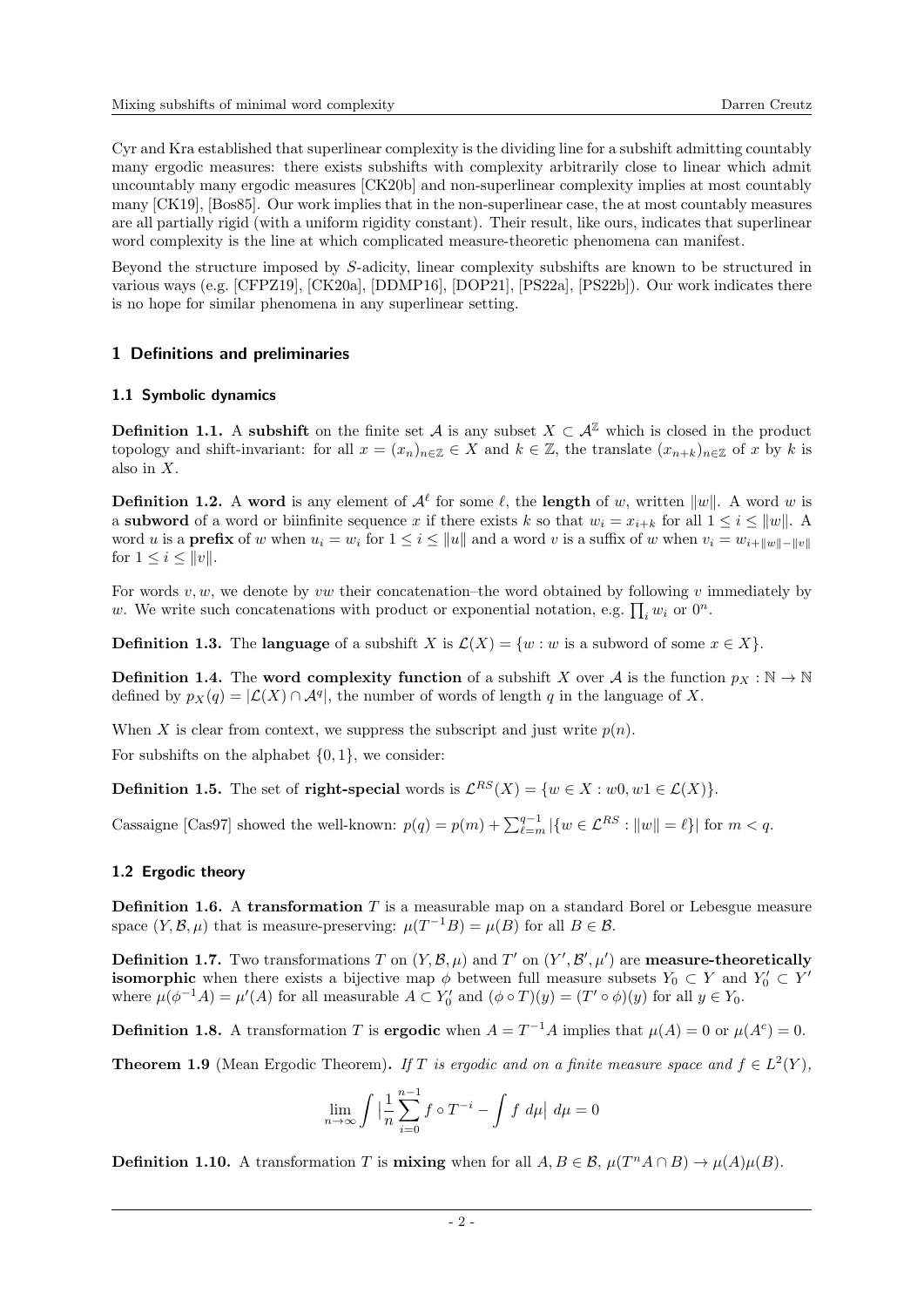### 1.3 Rank-one transformations

A rank-one transformation is a transformation  $T$  constructed by "cutting and stacking". Here  $Y$ represents a (possibly infinite) interval, B is the induced  $\sigma$ -algebra from R, and  $\mu$  is Lebesgue measure. We give a brief description, referring the reader to  $[FGH+21]$  $[FGH+21]$  or  $[Si108]$  for more details.

The transformation is defined inductively on larger and larger portions of the space through Rohlin towers or columns, denoted  $C_n$ . Each column  $C_n$  consists of levels  $I_{n,j}$  where  $0 \leq j \leq h_n$  is the height of the level within the column. All levels  $I_{n,j}$  in  $C_n$  are intervals with the same length,  $\mu(I_n)$ , and the total number of levels in a column is the **height** of the column, denoted by  $h_n$ . The transformation T is defined on all levels  $I_{n,j}$  except the top one  $I_{n,h_n-1}$  by sending each  $I_{n,j}$  to  $I_{n,j+1}$  using the unique order-preserving affine map.

Start with  $C_1 = [0, 1)$  with height  $h_1 = 1$ . To obtain  $C_{n+1}$  from  $C_n$ , we require a cut sequence,  $\{r_n\}$ such that  $r_n \geq 1$  for all n. Make  $r_n$  vertical cuts of  $C_n$  to create  $r_n + 1$  subcolumns of equal width. Denote a **sublevel** of  $C_n$  by  $I_{n,j}^{[i]}$  where  $0 \le a < h_n$  is the height of the level within that column, and i represents the position of the subcolumn, where  $i = 0$  represents the leftmost subcolumn and  $i = r_n$  is the rightmost subcolumn. After cutting  $C_n$  into subcolumns, add extra intervals called **spacers** on top of each subcolumn to function as levels of the next column. The **spacer sequence**,  $\{s_{n,i}\}$  such that  $0 \leq i \leq r_n$  and  $s_{n,i} \geq 0$ , specifies how many sublevels to add above each subcolumn. Spacers are the same width as the sublevels, act as new levels in the column  $C_{n+1}$ , and are taken to be the leftmost intervals in  $[1,\infty)$  not in  $C_n$ . After the spacers are added, stack the subcolumns with their spacers right on top of left, i.e. so that  $I_{n,0}^{[i+1]}$  is directly above  $I_{n,0}^{[i]}$  $\prod_{n,h_n-1}^{[i]}$ . This gives the next column,  $C_{n+1}$ .

Each column  $C_n$  defines T on  $\bigcup_{j=0}^{h_n-2} I_{n,j}$  and the partially defined map T on  $C_{n+1}$  agrees with that of  $C_n$ , extending the definition of T to a portion of the top level of  $C_n$  where it was previously undefined. Continuing this process gives the sequence of columns  $\{C_1, \ldots, C_n, C_{n+1}, \ldots\}$  and T is then the limit of the partially defined maps.

Though this construction could result in Y being an infinite interval with infinite Lebesgue measure, Y has finite measure if and only if  $\sum_{n} \frac{1}{r_n h_n} \sum_{i=0}^{r_n} s_{n,i} < \infty$ , see [\[CS10\]](#page-21-19). All rank-one transformations we define satisfy this condition, and for convenience we renormalize so that  $Y = [0, 1)$ . Every rank-one transformation is ergodic and invertible.

The reader should be aware that we are making  $r_n$  cuts and obtaining  $r_n + 1$  subcolumns (following Ferenczi [\[Fer96\]](#page-21-1)), while other papers (e.g. [\[Cre21\]](#page-21-20)) use  $r_n$  as the number of subcolumns.

#### 1.4 Symbolic models of rank-one transformations

For a rank-one transformation defined as above, we define a subshift  $X(T)$  on the alphabet  $\{0, 1\}$  which is measure-theoretically isomorphic to T:

**Definition 1.11.** The symbolic model  $X(T)$  of a rank-one transformation T is given by the sequence of words:  $B_1 = 0$  and

$$
B_{n+1} = B_n 1^{s_{n,0}} B_n 1^{s_{n,1}} \cdots B_n 1^{s_{n,r_n}} = \prod_{i=0}^{r_n} B_n 1^{s_{n,i}}
$$

and  $X(T)$  is the set of all biinfinite sequences such that every subword is a subword of some  $B_n$ .

The words  $B_n$  are a symbolic coding of the column  $C_n$ : 0 represents  $C_1$  and 1 represents the spacers. There is a natural measure associated to  $X(T)$ :

**Definition 1.12.** The empirical measure for a symbolic model  $X(T)$  of a rank-one transformation T is the measure  $\nu$  defined by, for each word  $w$ ,

$$
\nu([w]) = \lim_{n \to \infty} \frac{|\{1 \le j \le ||B_n|| - ||w|| \; : \; B_{n[j,j+||w||)} = w\}|}{||B_n|| - ||w||}
$$

Danilenko  $\lceil \text{Dan16} \rceil$  (combined with  $\lceil \text{dJ77} \rceil$  and  $\lceil \text{Kal84} \rceil$ ) proved that the symbolic model  $X(T)$  of a rank-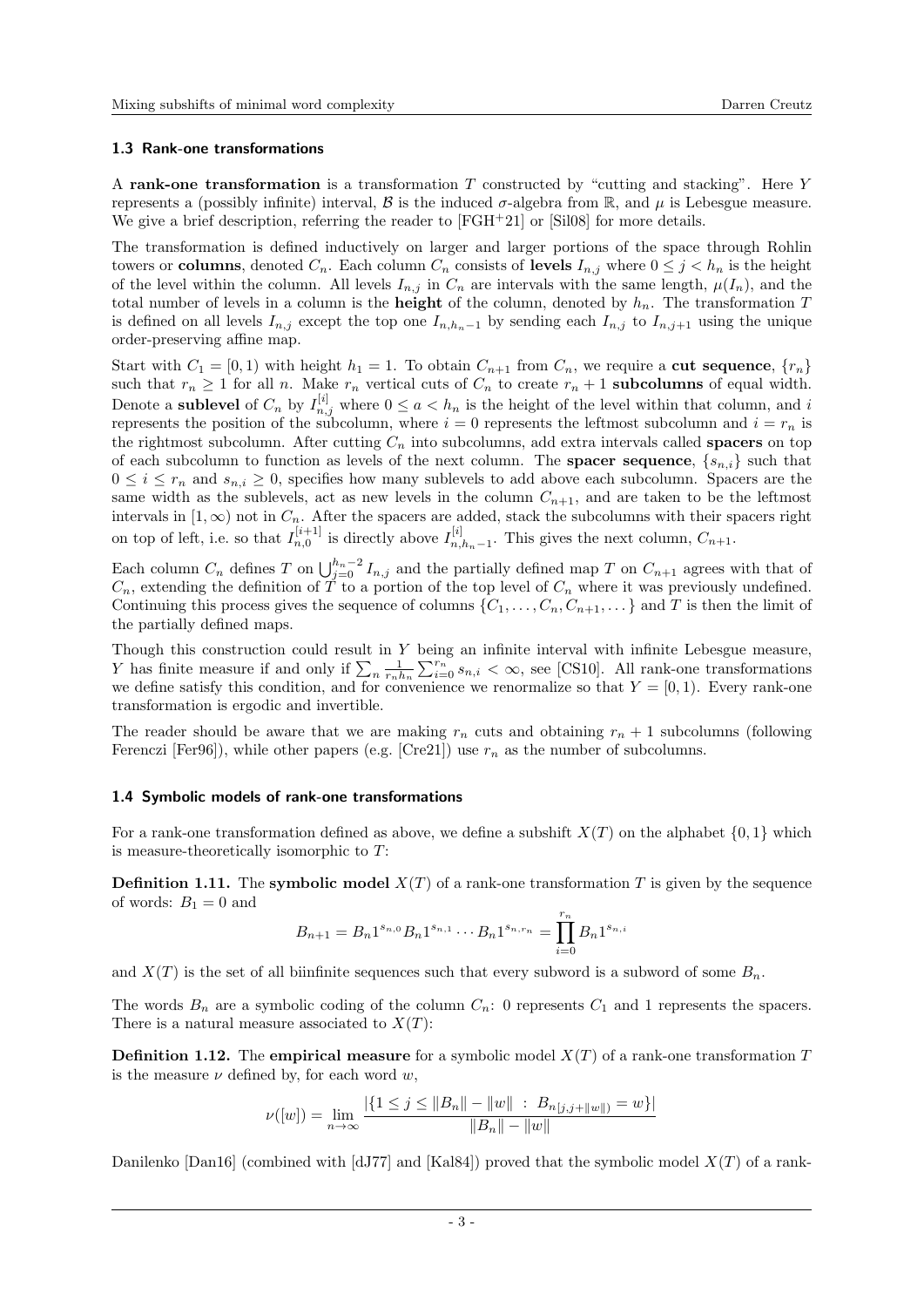one subshift, equipped with its empirical measure, is measure-theoretically isomorphic to the cut-andstack construction (see  $[AFP17]$ ; see  $[FGH<sup>+</sup>21]$  $[FGH<sup>+</sup>21]$  for the full generality including odometers).

Due to this isomorphism, we move back and forth between rank-one and symbolic model terminology as needed and write  $\mathcal{L}(T)$  for the language of  $X(T)$ .

# 2 Quasi-staircase transformations

**Definition 2.1.** Given nondecreasing sequences of integers  $\{a_n\}$ ,  $\{b_n\}$  and  $\{c_n\}$  tending to infinity such that  $c_1 \geq 1$  and  $c_{n+1} \geq c_n + b_n$ , a **quasi-staircase transformation** is a rank-one transformation with cut sequence  $r_n = a_n b_n$  and spacer sequence  $s_{n,t} = c_n + \left| \frac{t}{a_n} \right|$  for  $0 \le t < r_n$  and  $s_{n,r_n} = 0$ .

The symbolic representation of a quasi-staircase is  $B_1 = 0$  and

$$
B_{n+1} = \left(\prod_{i=0}^{b_n-1} (B_n 1^{c_n+i})^{a_n}\right) B_n
$$

The height sequence of a quasi-staircase is  $h_1 = 1$  and  $h_{n+1} = (a_n b_n + 1)h_n + a_n b_n c_n + \frac{1}{2} a_n b_n (b_n - 1)$ .

#### 2.1 Quasi-staircase right-special words

<span id="page-3-1"></span>**Lemma 2.2.** Let  $01^z 0 \in \mathcal{L}(T)$ . Then there are unique n and i with  $0 \leq i \leq b_n$  such that  $z =$  $c_n + i$ .  $01^{c_n+i}0$  is not a subword of  $B_m$  for  $m \leq n$  and every occurrence of  $01^{c_n+i}0$  is as a suffix of  $1^{c_{n+1}}\left(\prod_{j=0}^{i-1}(B_n1^{c_n+j})^{a_n}\right)(B_n1^{c_n+i})^{q}0$  for some  $1 \leq q \leq a_n$  (adopting the convention that  $\prod_{0}^{-1}$  is the empty word).

*Proof.* As every  $B_n$  begins and ends with 0, the only such words are of the form  $01^{c_n+i}0$ . Since  $c_{n+1} \geq$  $c_n + b_n$ , such n and i are unique. This also gives that  $1^{c_n}$  is not a subword of  $B_n$ .

The word  $01^{c_n+i}0$  only occurs inside  $B_{n+1}$  due to  $c_{n+1} \ge c_n + b_n$ , and only as part of the  $(B_n 1^{c_n+i})^{a_n}$ in its construction, and  $B_{n+1}$  is always preceded by  $1^{c_{n+1}}$  $\Box$ 

<span id="page-3-5"></span><span id="page-3-0"></span>**Proposition 2.3.** If  $w \in \mathcal{L}^{RS}(T)$  then at least one of the following holds:

- (*i*)  $w = 1^{\|w\|}$
- <span id="page-3-2"></span>(ii) w is a suffix of  $1^{c_n+i-1} (B_n 1^{c_n+i})^{a_n}$  for some n and  $0 \leq i < b_n$
- <span id="page-3-4"></span>(iii) w is a suffix of  $1^{c_n+b_n-1}B_n1^{c_n}$  for some n
- <span id="page-3-3"></span> $(iv)$   $w = 1^{c_n} (B_n 1^{c_n})^{a_n}$

*Proof.* Let  $w \in \mathcal{L}^{RS}(T)$ . Since  $c_1 \geq 1$ , the word  $0 \notin \mathcal{L}(T)$  so w does not end in 0. If  $w = 1^{\|w\|}$  then w [i](#page-3-0)s of form  $(i)$  so from here on, assume that w contains at least one 0.

Let  $z \ge 1$  such that w has  $01^z$  as a suffix. Then w0 has  $01^z0$  as a suffix so  $z = c_n + i$  for some unique  $n \geq 1$  and  $0 \leq i < b_n$  by Lemma [2.2.](#page-3-1) As w0 has  $01^{c_n+i}0$  as a suffix, w0 shares a suffix with the word  $1^{c_{n+1}} \left( \prod_{j=0}^{i-1} (B_n 1^{c_n+j})^{a_n} \right) \left( B_n 1^{c_n+j} \right)$  for some  $1 \le q \le a_n$ .

First consider the case when  $i > 0$ . If w is a suffix of  $1^{c_n+i-1}(B_n 1^{c_n+i})^{a_n}$  then it is of form  $(ii)$  $(ii)$  $(ii)$  so we need only consider w that have  $01^{c_n+i-1}(B_n1^{c_n+i})^q$  as a suffix. For such w, the word w1 has the suffix  $01^{c_n+i-1}(B_n1^{c_n+i})^{q-1}B_n1^{c_n+i+1}$  but that word is only in  $\mathcal{L}(T)$  if  $q-1=a_n$  which is impossible.

Now consider the case when  $i = 0$ , i.e.  $z = c_n$ . If w is a suffix of  $1^{c_n-1}(B_n 1^{c_n})^{a_n}$  then it is of form  $(ii)$  $(ii)$  $(ii)$  so we may assume that w has  $1^{c_n-1}(B_n 1^{c_n})^q$  as a strict suffix for some  $1 \le q \le a_n$ . Since  $B_n 1^{c_n}$  is always preceded by  $1^{c_n}$  (possibly as part of some  $1^{c_{n+1}+i}$  or  $1^{c_n+i}$ ), w cannot have  $01^{c_n-1}B_n1^{c_n}$  as a subword so w has  $1^{c_n} (B_n 1^{c_n})^q$  as a suffix for some  $1 \le q \le a_n$ .

Take q maximal so that w has  $1^{c_n} (B_n 1^{c_n})^q$  as a suffix.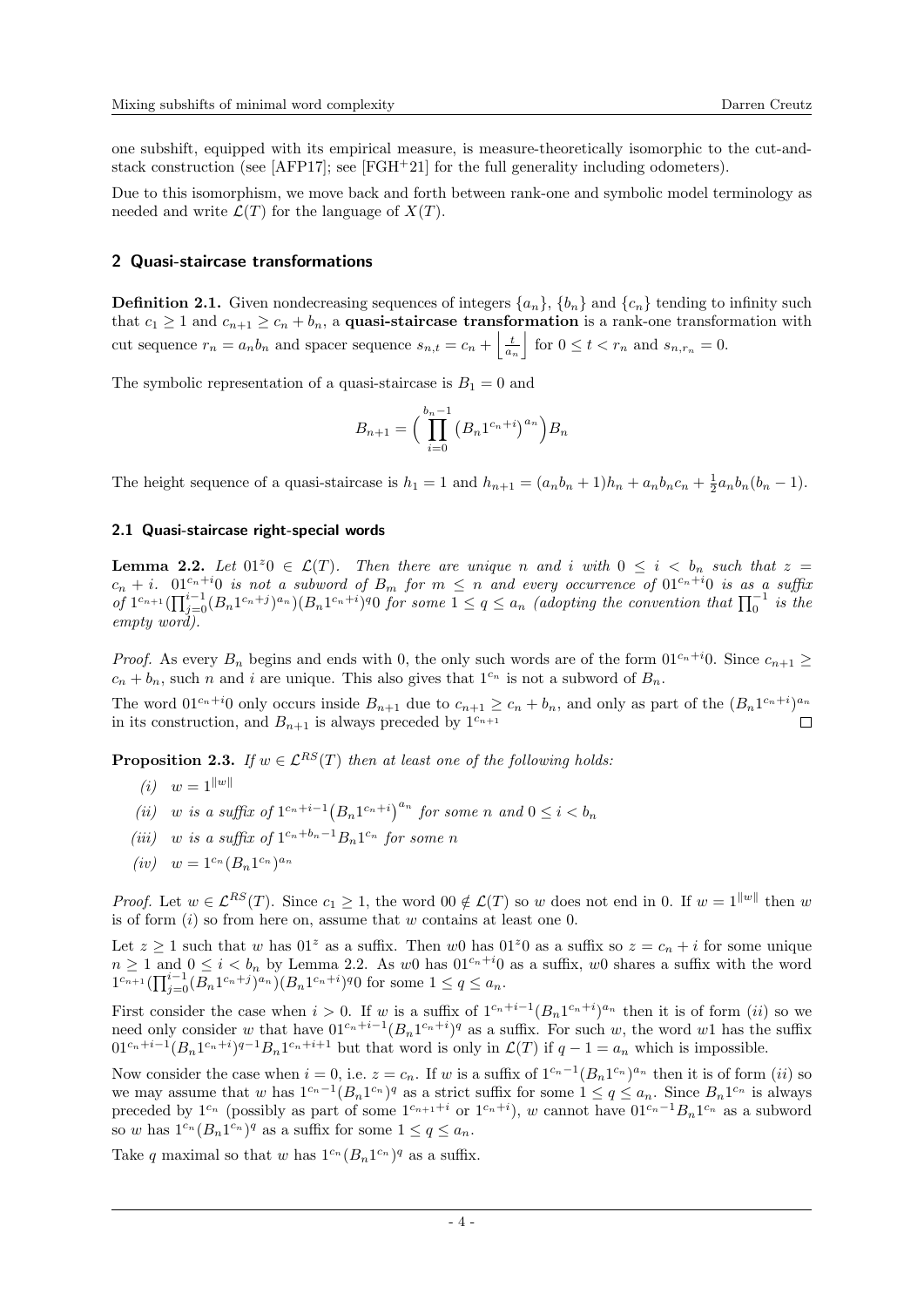Consider first when w has  $1^{c_n} (B_n 1^{c_n})^{a_n}$  as a suffix, i.e. when  $q = a_n$ . If  $w = 1^{c_n} (B_n 1^{c_n})^{a_n}$  then it is of form ([iv](#page-3-3)). If w has  $01^{c_n} (B_n 1^{c_n})^{a_n}$  as a suffix then  $w0 \notin \mathcal{L}(T)$  as  $0(1^{c_n} B_n)^{a_n} 1^{c_n} 0 \notin \mathcal{L}(T)$ . If w has  $11^{c_n} (B_n 1^{c_n})^{a_n}$  as a suffix then w1 has  $1^{c_n+1} (B_n 1^{c_n})^{a_n-1} B_n 1^{c_n+1}$  as a suffix but that is not in  $\mathcal{L}(T)$ .

So we may assume  $q < a_n$ . Since  $1^{c_n}(B_n 1^{c_n})^q$  is then of form  $(ii)$  $(ii)$  $(ii)$ , we may assume  $1^{c_n}(B_n 1^{c_n})^q$  is a strict suffix of w.

Consider when w has  $01^{c_n} (B_n 1^{c_n})^q$  as a suffix. As  $01^{c_n} (B_n 1^{c_n})^q$  only appears as a suffix of  $B_n 1^{c_n} (B_n 1^{c_n})^q$ and that word is always preceded by  $1^{c_n}$  (possibly as part of some  $1^{c_{n+1}+i}$ ), w then shares a suffix with  $1^{c_n}(B_n 1^{c_n})^{q+1}$ . As q is maximal, then w is a suffix of  $1^{c_n-1}(B_n 1^{c_n})^{q+1}$  and, as  $q < a_n$ , this means w is of form  $(ii)$  $(ii)$  $(ii)$ .

We are left with the case when w has  $1^{c_n+1}(B_n 1^{c_n})^q$  as a suffix for some  $1 \le q < a_n$ . If  $q \ge 2$  then w1 has  $1^{c_n+1}(B_n 1^{c_n})^{q-1}B_n 1^{c_n+1}$  as a suffix but that is not in  $\mathcal{L}(T)$  for  $q-1 \geq 1$ . So we are left with the situation when w shares a suffix with  $1^{c_n+1}B_n1^{c_n}$ . So w0 shares a suffix with  $1^{c_n+1}B_n1^{c_n}0$  which must share a suffix with  $1^{c_{n+1}}B_n1^{c_n}0$ , meaning that w shares a suffix with  $1^{c_{n+1}}B_n1^{c_n}$ . If w is a suffix of  $1^{c_n+b_n-1}B_n1^{c_n}$  then it is of form ([iii](#page-3-4)). If not then w has the suffix  $1^{c_n+b_n}B_n1^{c_n}$  so w1 has suffix  $1^{c_n+b_n}B_n1^{c_n+1}$  which is not in  $\mathcal{L}(T)$  since  $B_n1^{c_n+1}$  is always preceded by  $B_n1^{c_n}$  or  $B_n1^{c_n+1}$ .  $\Box$ 

<span id="page-4-0"></span>**Lemma 2.4.**  $1^{\ell} \in \mathcal{L}^{RS}(T)$  for all  $\ell$ .

*Proof.* For n such that  $\ell < c_n$ , as the word  $1^{c_n}B_n$  is a subword of  $B_{n+1}$ , so are  $1^{\ell+1}$  and  $1^{\ell}0$  since  $\ell < c_n$ and  $B_n$  starts with 0.  $\Box$ 

<span id="page-4-2"></span>**Lemma 2.5.** If w is a suffix of  $1^{c_n}(B_n 1^{c_n})^{a_n}$  then  $w \in \mathcal{L}^{RS}(T)$ .

*Proof.*  $B_{n+2}$  has  $1^{c_{n+1}}B_{n+1} = 1^{c_{n+1}-c_n}1^{c_n}B_{n+1}$  as a subword which has  $1^{c_n}(B_n 1^{c_n})^{a_n}B_n$  as a subword which gives  $1^{c_n}(B_n 1^{c_n})^{a_n} 0 \in \mathcal{L}(T)$ .  $B_{n+1}$  has  $(B_n 1^{c_n})^{a_n} B_n 1^{c_n+1}$  as a prefix which has suffix  $1^{c_n} (B_n 1^{c_n})^{a_n-1} B_n 1^{c_n+1}$  and that word is  $1^{c_n} (B_n 1^{c_n})^{a_n} 1$  giving  $1^{c_n-1} (B_n 1^{c_n})^{a_n} 1 \in \mathcal{L}(T)$ .

<span id="page-4-3"></span>**Lemma 2.6.** If w is a suffix of  $1^{c_n+i-1}(B_n 1^{c_n+i})^{a_n}$  for  $0 < i < b_n$  then  $w \in \mathcal{L}^{RS}(T)$ .

*Proof.*  $B_{n+1}$  has  $1^{c_n+i-1}(B_n 1^{c_n+i})^{a_n} B_n$  as a subword which gives  $1^{c_n+i-1}(B_n 1^{c_n+i})^{a_n} 0 \in \mathcal{L}(T)$ . When  $i < b_n - 1$ ,  $B_{n+1}$  has  $(1^{c_n+i}B_n)^{a_n}1^{c_n+i+1}$  as a subword which gives  $1^{c_n+i-1}(B_n1^{c_n+i})^{a_n}1 \in \mathcal{L}(T)$ ; when  $i = b_n - 1$ ,  $B_{n+2}$  has the subword  $(1^{c_n + b_n - 1}B_n)^{a_n}1^{c_{n+1}}$  so  $1^{c_n + b_n - 2}(B_n 1^{c_n + b_n - 1})^{a_n}1^{c_{n+1} - c_n - b_n + 1} \in \mathcal{L}(T)$ so  $1^{c_n+b_n-2}(B_n 1^{c_n+b_n-1})^{a_n} 1 \in \mathcal{L}(T)$  as  $c_{n+1} \geq c_n + b_n$ .  $\Box$ 

<span id="page-4-4"></span>**Lemma 2.7.** If w is a suffix of  $1^{c_n+b_n-1}B_n1^{c_n}$  then  $w \in \mathcal{L}^{RS}(T)$ .

*Proof.*  $B_{n+2}$  has  $B_{n+1}1^{c_{n+1}}B_{n+1}$  as a subword which has  $B_{n+1}1^{c_{n+1}}B_n1^{c_n}B_n$  as a prefix, and that word has  $1^{c_n+b_n-1}B_n1^{c_n}0$  as a subword since  $c_n+b_n-1 < c_{n+1}$ . Also  $B_{n+2}$  has  $B_{n+1}1^{c_{n+1}}$  as a subword which has  $1^{c_n+b_n-1}B_n1^{c_{n+1}}$  as a suffix which then has  $1^{c_n+b_n-1}B_n1^{c_n}1$  as a subword.

# 2.2 The level- $n$  complexity functions

**Definition 2.8.** For a word w, define the **tail length**  $z(w)$  such that  $w = u01^{z(w)}$  for some (possibly empty) word u with the conventions that  $z(1^{\|w\|}) = \infty$  and  $z(u0) = 0$ .

**Definition 2.9.** For  $1 \le n < \infty$ , the set of level-*n* generating words is

$$
W_n = \{ w \in \mathcal{L}^{RS}(T) : c_n \le z(w) < c_{n+1} \}
$$

<span id="page-4-1"></span>**Proposition 2.10.**  $\mathcal{L}^{RS}(T) = \{1^{\ell} : \ell \in \mathbb{N}\} \sqcup \bigsqcup_{n=1}^{\infty} W_n$ .

*Proof.*  $\{c_n\}$  is strictly increasing so the  $W_n$  are disjoint. Lemma [2.4](#page-4-0) says  $1^\ell \in \mathcal{L}^{RS}(T)$  for all  $\ell$  and as every word in  $W_n$  has 0 as a subword, these are disjoint from the  $W_n$ . If  $z(w) < c_1$  then  $w0 \notin \mathcal{L}(T)$  by Lemma [2.2](#page-3-1) so all right-special words with 0 as a subword are in some  $W_n$ .  $\Box$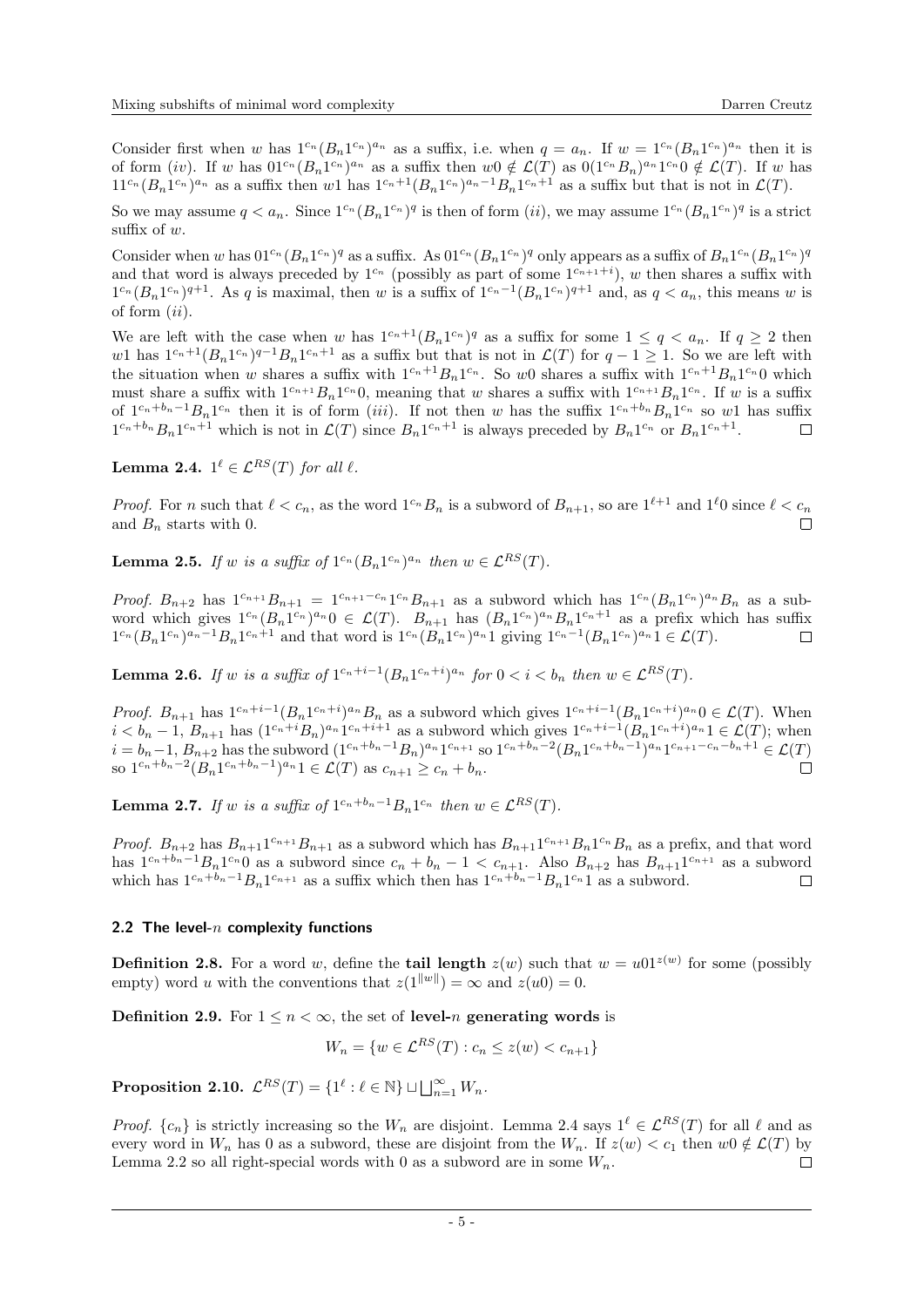**Definition 2.11.** The level-n complexity is  $p_n(q) = |\{w \in W_n : ||w|| < q\}|$ .

By definition,  $p_n(\ell + 1) - p_n(\ell) = |\{w \in W_n : ||w|| = \ell\}|.$ 

<span id="page-5-9"></span>**Proposition 2.12.** The complexity function p satisfies  $p(q) = 1 + q + \sum_{n=1}^{\infty} p_n(q)$ .

*Proof.* Using Proposition [2.10](#page-4-1) and that  $p(\ell + 1) - p(\ell) = |\{w \in \mathcal{L}^{RS} : ||w|| = \ell\}|$ ,

$$
p(q) - p(1) = \sum_{\ell=1}^{q-1} (p(\ell+1) - p(\ell)) = \sum_{\ell=1}^{q-1} |\{w \in \mathcal{L}^{RS}(T) : ||w|| = \ell\}|
$$
  
= 
$$
\sum_{\ell=1}^{q-1} \left( \sum_{n=1}^{\infty} |\{w \in W_n : ||w|| = \ell\}| + |\{1^{\ell}\}| \right) = \sum_{\ell=1}^{q-1} \left( \sum_{n=1}^{\infty} (p_n(\ell+1) - p_n(\ell)) + 1 \right)
$$
  
= 
$$
\sum_{n=1}^{\infty} \left( \sum_{\ell=1}^{q-1} (p_n(\ell+1) - p_n(\ell)) \right) + q - 1 = \sum_{n=1}^{\infty} (p_n(q) - p_n(1)) + q - 1
$$

All words in  $W_n$  have length at least  $1 + c_n > 1$  so  $p_n(1) = 0$ . The claim follows as  $p(1) = 2$ .

 $\Box$ 

# 2.3 Counting quasi-staircase words

<span id="page-5-4"></span><span id="page-5-1"></span>**Lemma 2.13.** If  $w \in W_n$  then exactly one of the following holds:

- (i) w is a suffix of  $1^{c_n+i-1} (B_n 1^{c_n+i})^{a_n}$  and  $||w|| > c_n + i$  for some  $0 \leq i < b_n$ ;
- <span id="page-5-0"></span>(ii) w is a suffix of  $1^{c_n+b_n-1}B_n1^{c_n}$  and  $||w|| > h_n + 2c_n$ ; or
- <span id="page-5-5"></span>(*iii*)  $w = 1^{c_n} (B_n 1^{c_n})^{a_n}$

*Proof.* The only words in Proposition [2.3](#page-3-5) which have  $c_n \leq z(w) < c_{n+1}$  are of the stated forms; Lemmas [2.5,](#page-4-2) [2.6](#page-4-3) and [2.7](#page-4-4) state that these words are in  $\mathcal{L}^{RS}(T)$ . The forms do not overlap due to the restriction on  $\|w\|$  in form *([ii](#page-5-0))*.  $\Box$ 

<span id="page-5-2"></span>**Lemma 2.14.** Fix  $0 \leq i < b_n$ . For  $c_n + i < \ell < a_n h_n + (a_n + 1)(c_n + i)$  there is exactly one word in  $W_n$ of form ([i](#page-5-1)) for that value of i; for  $\ell$  not in that range, there are no words of form (i) for that i in  $W_n$ .

*Proof.* For  $w \in W_n$  $w \in W_n$  $w \in W_n$  of form  $(i)$ ,  $w = u^{1c_n+i}$  where u is a nonempty suffix of  $1^{c_n+i-1}(B_n 1^{c_n+i})^{a_n-1}B_n$ . The word u is unique if it exists which is exactly when  $c_n+i = ||1^{c_n+i}|| < ||w|| \le ||1^{c_n+i-1}(B_n 1^{c_n+i})^{a_n}|| =$  $a_n h_n + (a_n + 1)(c_n + i) - 1.$ 

<span id="page-5-3"></span>**Lemma 2.15.** For  $h_n + 2c_n < \ell < h_n + 2c_n + b_n$  there is exactly one word in  $W_n$  of form ([ii](#page-5-0)); for  $\ell$  not in that range, there are no words of form  $(ii)$  $(ii)$  $(ii)$  in  $W_n$ .

*Proof.* To be of that form,  $w = u^{c_n}$  where u is a nonempty suffix of  $1^{c_n+b_n-1}B_n$  that has  $1^{c_n+1}$  as a prefix. The word u is unique if it exists and it exists exactly when  $h_n + 2c_n + 1 = ||1^{c_n+1}B_n1^{c_n}|| \le ||w|| \le$  $||1^{c_n+b_n-1}B_n1^{c_n}|| = h_n + 2c_n + b_n - 1.$  $\Box$ 

<span id="page-5-6"></span>**Lemma 2.16.** If  $\ell \leq c_n$  then  $p_n(\ell + 1) - p_n(\ell) = 0$ .

*Proof.* Every  $w \in W_n$  has subwords  $1^{c_n}$  and 0 so  $||w|| \geq c_n + 1$ .

<span id="page-5-7"></span>Lemma 2.17. If  $c_n < \ell < c_n + b_n$  then  $p_n(\ell + 1) - p_n(\ell) = \ell - c_n$ .

*Proof.* Lemma [2.14](#page-5-2) applies for  $0 \le i < \ell - c_n$  but not for  $\ell - c_n \le i < b_n$ . Lemma [2.15](#page-5-3) does not apply.  $\Box$ 

<span id="page-5-8"></span>**Lemma 2.18.** If  $c_n + b_n \leq \ell \leq h_n + 2c_n$  then  $p_n(\ell + 1) - p_n(\ell) = b_n$ .

 $\Box$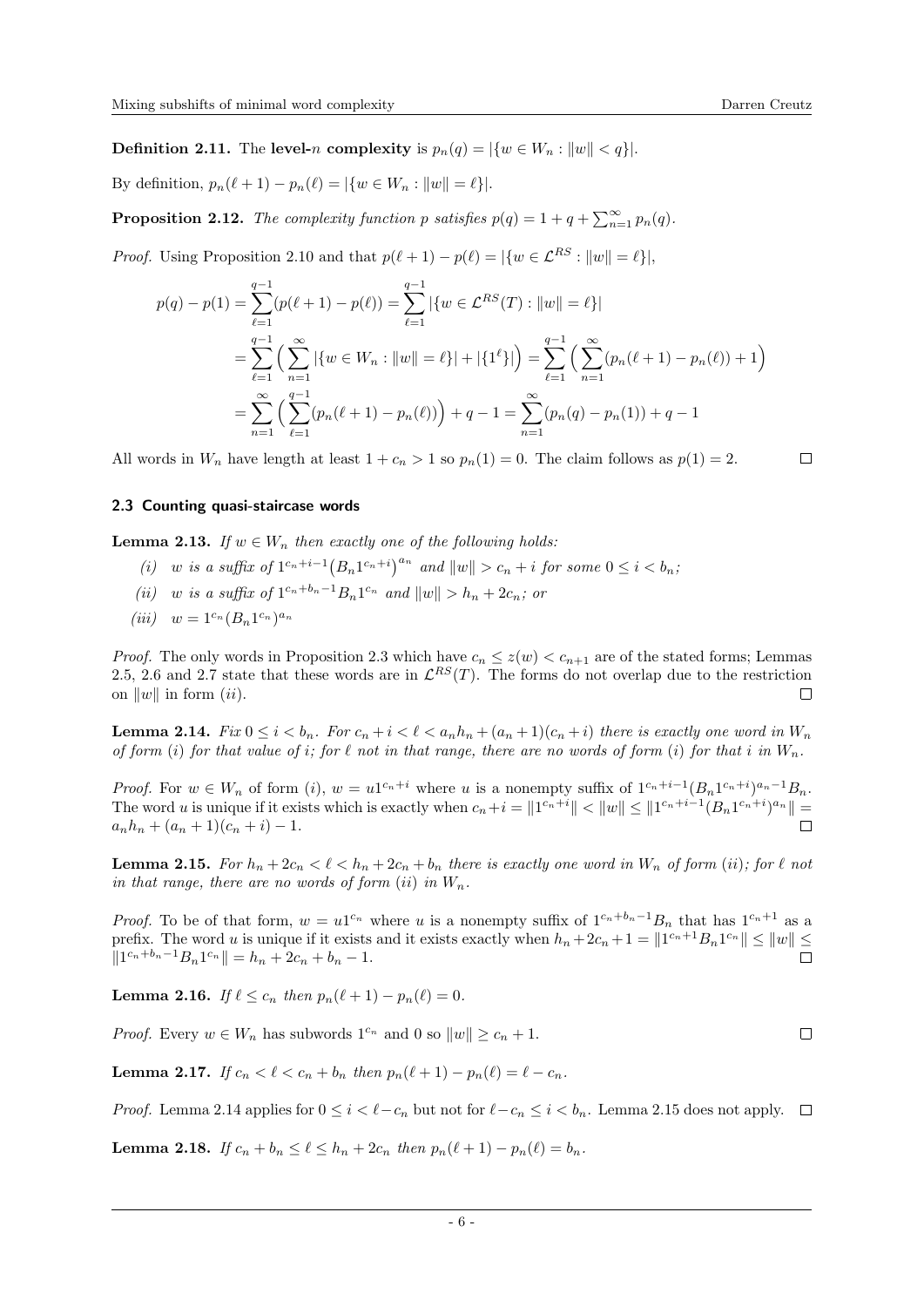*Proof.* Lemma [2.14](#page-5-2) applies for all  $0 \le i \le b_n$  and Lemma [2.15](#page-5-3) does not apply.

<span id="page-6-0"></span>Lemma 2.19. If  $h_n + 2c_n < \ell < h_n + 2c_n + b_n$  then  $p_n(\ell + 1) - p_n(\ell) = b_n + 1$ .

*Proof.* Lemma [2.14](#page-5-2) applies for all  $0 \leq i \leq b_n$  and Lemma [2.15](#page-5-3) applies.

<span id="page-6-1"></span>Lemma 2.20. If  $h_n + 2c_n + b_n \leq \ell < a_n h_n + (a_n + 1)c_n$  then  $p_n(\ell + 1) - p_n(\ell) = b_n$ .

*Proof.* Lemma [2.14](#page-5-2) applies for all  $0 \le i \le b_n$  and Lemma [2.15](#page-5-3) does not apply.

<span id="page-6-4"></span>Lemma 2.21.  $p_n(a_n h_n + (a_n + 1)c_n + 1) - p_n(a_n h_n + (a_n + 1)c_n) = b_n + 1$ .

*Proof.* Lemma [2.14](#page-5-2) applies for all  $0 \le i \le b_n$  and Lemma [2.15](#page-5-3) does not apply. Lemma [2.13](#page-5-4) form *([iii](#page-5-5))* gives one additional word in  $W_n$ .  $\Box$ 

<span id="page-6-3"></span>Lemma 2.22. If  $a_n h_n + (a_n + 1)c_n + 1 < \ell < a_n h_n + (a_n + 1)(c_n + b_n - 1)$  then  $p_n(\ell + 1) - p_n(\ell) \le b_n$ .

*Proof.* Lemma [2.14](#page-5-2) applies for some subset of  $0 \leq i \leq b_n$  and Lemma [2.15](#page-5-3) does not apply.

<span id="page-6-2"></span>**Lemma 2.23.** 
$$
p(a_n h_n + (a_n + 1)c_n + (a_n + 1)(b_n - 1)) - p(a_n h_n + (a_n + 1)c_n) = \frac{1}{2}(a_n + 1)b_n(b_n - 1) + 1.
$$

*Proof.* For each  $0 \leq i \leq b_n$ , Lemma [2.14](#page-5-2) applies for  $\ell = a_n h_n + (a_n + 1)c_n + y$  exactly when  $0 \leq y \leq a_n$  $(a_n + 1)i$ , therefore there are a total of  $(a_n + 1)\frac{1}{2}b_n(b_n - 1)$  words in  $W_n$  of the enclosed lengths from Lemma [2.14.](#page-5-2) Lemma [2.15](#page-5-3) does not apply and Lemma [2.13](#page-5-4) form ([iii](#page-5-5)) gives one additional word.  $\Box$ 

<span id="page-6-5"></span>**Lemma 2.24.** If  $a_n h_n + (a_n + 1)(c_n + b_n - 1) \leq \ell$  then  $p_n(\ell + 1) - p_n(\ell) = 0$ .

Proof. Neither Lemma [2.14](#page-5-2) nor [2.15](#page-5-3) apply.

# 2.4 Bounding the complexity of quasi-staircases

Since  $p_n(\ell + 1) - p_n(\ell) = 0$  for  $\ell > a_n h_n + (a_n + 1)(c_n + b_n - 1)$ , we define:

Definition 2.25. The post-productive sequence is

$$
m_n = a_n h_n + (a_n + 1)(c_n + b_n - 1)
$$

<span id="page-6-6"></span>Lemma 2.26.  $p_n(m_n) = h_{n+1} - h_n$ 

*Proof.* By Lemma [2.16,](#page-5-6)  $p_n(c_n) = \sum_{\ell=0}^{c_n-1} (p_n(\ell+1) - p_n(\ell)) = 0.$ By Lemma [2.17,](#page-5-7)  $p_n(c_n + b_n) - p_n(c_n) = \sum_{\ell=c_n}^{c_n + b_n - 1} (\ell - c_n) = \frac{1}{2} b_n(b_n - 1)$ . By Lemma [2.18,](#page-5-8)  $p_n(h_n + 2c_n + 1) - p_n(c_n + b_n) = (h_n + c_n + 1 - b_n)b_n$ . By Lemma [2.19,](#page-6-0)  $p_n(h_n + 2c_n + b_n) - p_n(h_n + 2c_n + 1) = (b_n + 1)(b_n - 1).$ By Lemma [2.20,](#page-6-1)  $p_n(a_n h_n + (a_n + 1)c_n) - p_n(h_n + 2c_n + b_n) = ((a_n - 1)h_n + (a_n - 1)c_n - b_n)b_n$ . By Lemma [2.23,](#page-6-2)  $p_n(m_n) - p(a_n h_n + (a_n + 1)c_n) = \frac{1}{2}(a_n + 1)b_n(b_n - 1) + 1$ . Therefore

$$
p_n(m_n) = \frac{1}{2}b_n(b_n - 1) + (h_n + c_n + 1 - b_n)b_n + (b_n + 1)(b_n - 1)
$$
  
+ 
$$
((a_n - 1)h_n + (a_n - 1)c_n - b_n)b_n + \frac{1}{2}(a_n + 1)b_n(b_n - 1) + 1
$$
  
= 
$$
a_nb_nh_n + a_nb_nc_n + \frac{1}{2}a_nb_n(b_n - 1) + b_n(b_n - 1) + b_n - b_n^2 + b_n^2 - 1 - b_n^2 + 1 = h_{n+1} - h_n \square
$$

 $\Box$ 

 $\Box$ 

 $\Box$ 

 $\Box$ 

 $\Box$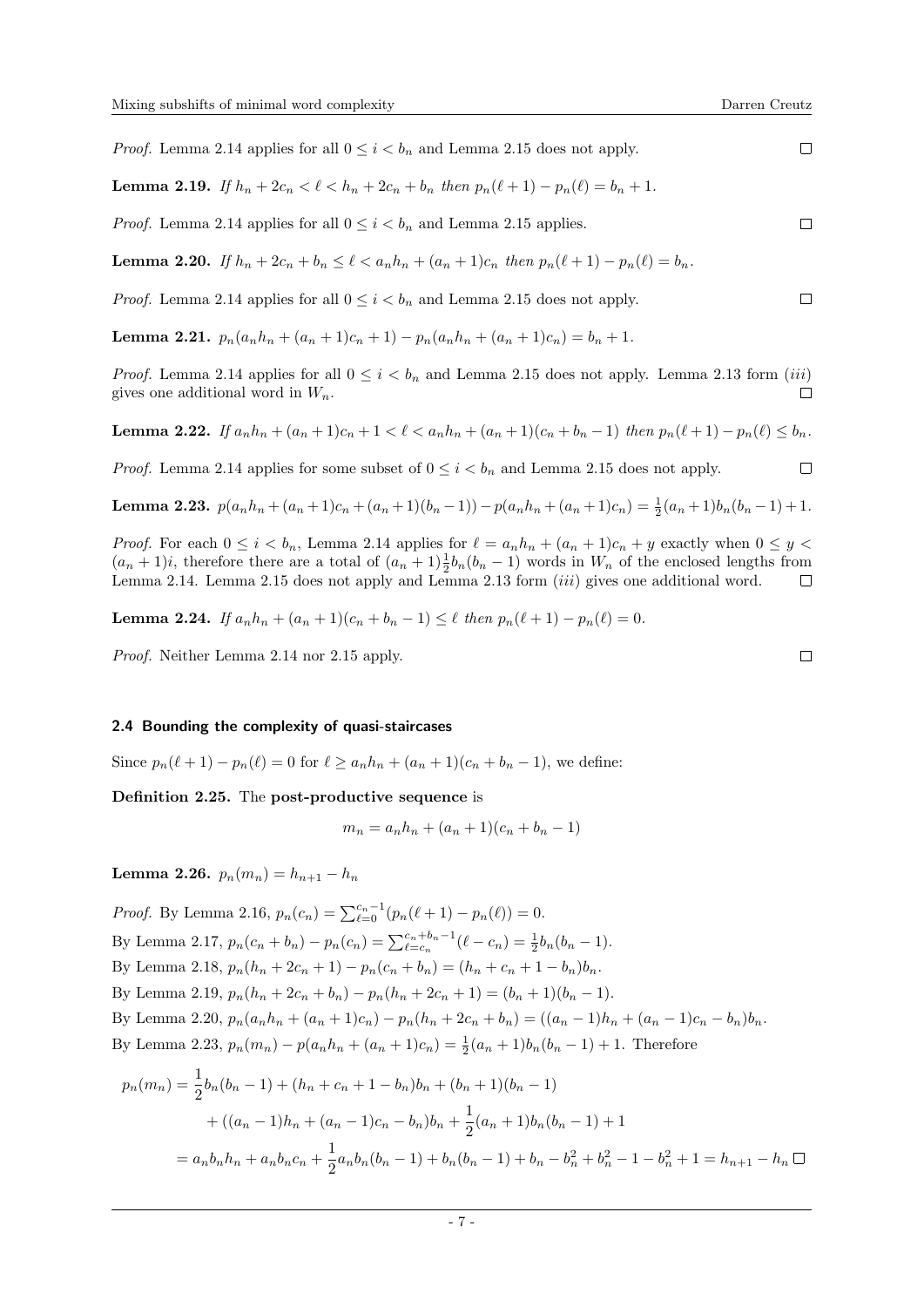**Definition 2.27.** For  $q \in \mathbb{N}$  define

 $\alpha(q) = \max\{n : m_n \leq q\}$  and  $\beta(q) = \min\{n : q < c_{n+1}\}\$ 

Lemma 2.28.  $\alpha(q) \leq \beta(q)$ 

*Proof.* If  $\beta(q) \leq \alpha(q) - 1$  then  $m_{\alpha(q)} \leq q < c_{\beta(q)+1} \leq c_{\alpha(q)-1+1} = c_{\alpha(q)} < m_{\alpha(q)}$  is impossible.

<span id="page-7-0"></span>**Lemma 2.29.** If  $q < c_n$  then  $p_n(q) = 0$ . If  $c_n \leq q < m_n$  then  $p_n(q) \leq (q - c_n + 1)b_n$ . If  $m_n \leq q$  then  $p_n(q) = h_{n+1} - h_n.$ 

*Proof.* Lemma [2.16](#page-5-6) gives  $p_n(\ell + 1) - p_n(\ell) = 0$  for  $0 \leq \ell < c_n$ . Lemmas [2.17,](#page-5-7) [2.18,](#page-5-8) [2.19,](#page-6-0) [2.20](#page-6-1) and [2.22](#page-6-3) all give  $p_n(\ell + 1) - p_n(\ell) \le b_n$  for  $c_n \le \ell < m_n$  except for Lemma [2.19](#page-6-0) which gives  $p_n(\ell + 1) - p_n(\ell) = b_n + 1$ for exactly  $b_n - 1$  values of  $\ell$  and Lemma [2.21](#page-6-4) which gives one additional word. Then, for  $c_n \le q < m_n$ ,

$$
p_n(q) = \sum_{\ell=0}^{q-1} (p_n(\ell+1) - p_n(\ell)) = \sum_{\ell=0}^{c_n-1} 0 + \sum_{\ell=c_n}^{q-1} (p_n(\ell+1) - p_n(\ell)) \le (q - c_n)b_n + b_n
$$

Lemma [2.24](#page-6-5) says  $p_n(\ell + 1) - p_n(\ell) = 0$  for  $\ell \geq m_n$  so when  $q \geq m_n$ ,  $p_n(q) = p_n(m_n)$  and Lemma [2.26](#page-6-6) gives the final statement.  $\Box$ 

<span id="page-7-2"></span>**Proposition 2.30.**  $p(q) \le q\left(2 + \sum_{n=\alpha(q)}^{\beta(q)} b_n\right)$  for all q.

*Proof.* For n such that  $\beta(q) < n$ , by Lemma [2.16,](#page-5-6)  $p_n(q) = 0$ . Proposition [2.12](#page-5-9) and Lemma [2.29](#page-7-0) give, using that  $h_1 = 1$  so  $1 + \sum_{n=1}^{\alpha(q)} (h_{n+1} - h_n) = h_{\alpha(q)+1}$ ,

$$
p(q) = q + 1 + \sum_{n=1}^{\alpha(q)} p_n(q) + \sum_{n=\alpha(q)+1}^{\beta(q)} p_n(q) + \sum_{n=\beta(q)+1}^{\infty} p_n(q)
$$
  

$$
\leq q + 1 + \sum_{n=1}^{\alpha(q)} (h_{n+1} - h_n) + \sum_{n=\alpha(q)+1}^{\beta(q)} (q - c_n + 1)b_n + 0 \leq q + h_{\alpha(q)+1} + \sum_{n=\alpha(q)+1}^{\beta(q)} qb_n
$$

and 
$$
h_{\alpha(q)+1} = h_{\alpha(q)} + b_{\alpha(q)}(a_{\alpha(q)}h_{\alpha(q)} + a_{\alpha(q)}c_{\alpha(q)} + \frac{1}{2}a_{\alpha(q)}(b_{\alpha(q)} - 1))
$$
  

$$
\leq h_{\alpha(q)} + b_{\alpha(q)}m_{\alpha(q)} \leq m_{\alpha(q)}(1 + b_{\alpha(q)}) \leq q(1 + b_{\alpha(q)})
$$

#### 3 Quasi-staircase complexity arbitrarily close to linear

<span id="page-7-1"></span>**Proposition 3.1.** Let  $\{d_n\}$  be a nondecreasing sequence of integers such that  $d_n \to \infty$  and  $d_1 = d_2 = 1$ and  $d_{n+1} - d_n \in \{0,1\}$  and  $d_{n+1} - d_n$  does not take the value 1 for consecutive n. Let  $\{b_n\}$  be a nondecreasing sequence of integers such that  $b_n \to \infty$  and  $b_1 = 3$  and  $b_n \leq n + 2$ . Set  $a_n = 2n + 2$ . Set  $c_1 = 1$  and for  $n > 1$ ,

$$
c_n = \begin{cases} m_{n-d_n} & \text{when } d_n = d_{n-1} \\ c_{n-1} + b_{n-1} & \text{when } d_n = d_{n-1} + 1 \end{cases}
$$

Then  $\{a_n\}, \{b_n\}, \{c_n\}$  define a quasi-staircase transformation with  $\frac{a_n b_n^2}{h_n} \to 0$  and  $\sum \frac{c_n + b_n}{h_n} < \infty$ .

*Proof.* Since  $r_n = a_n b_n$ , we have  $6n + 6 \le r_n \le (2n + 2)(n + 2)$ . Then  $\prod_{j=1}^{n-1} (r_j + 1) \ge n!$  so  $h_n \ge$  $\prod_{j=1}^{n-1}(r_j+1) \geq n!$  so  $\sum \frac{b_n}{h_n} < \infty$  and  $\frac{a_n b_n^2}{h_n} \to 0$ .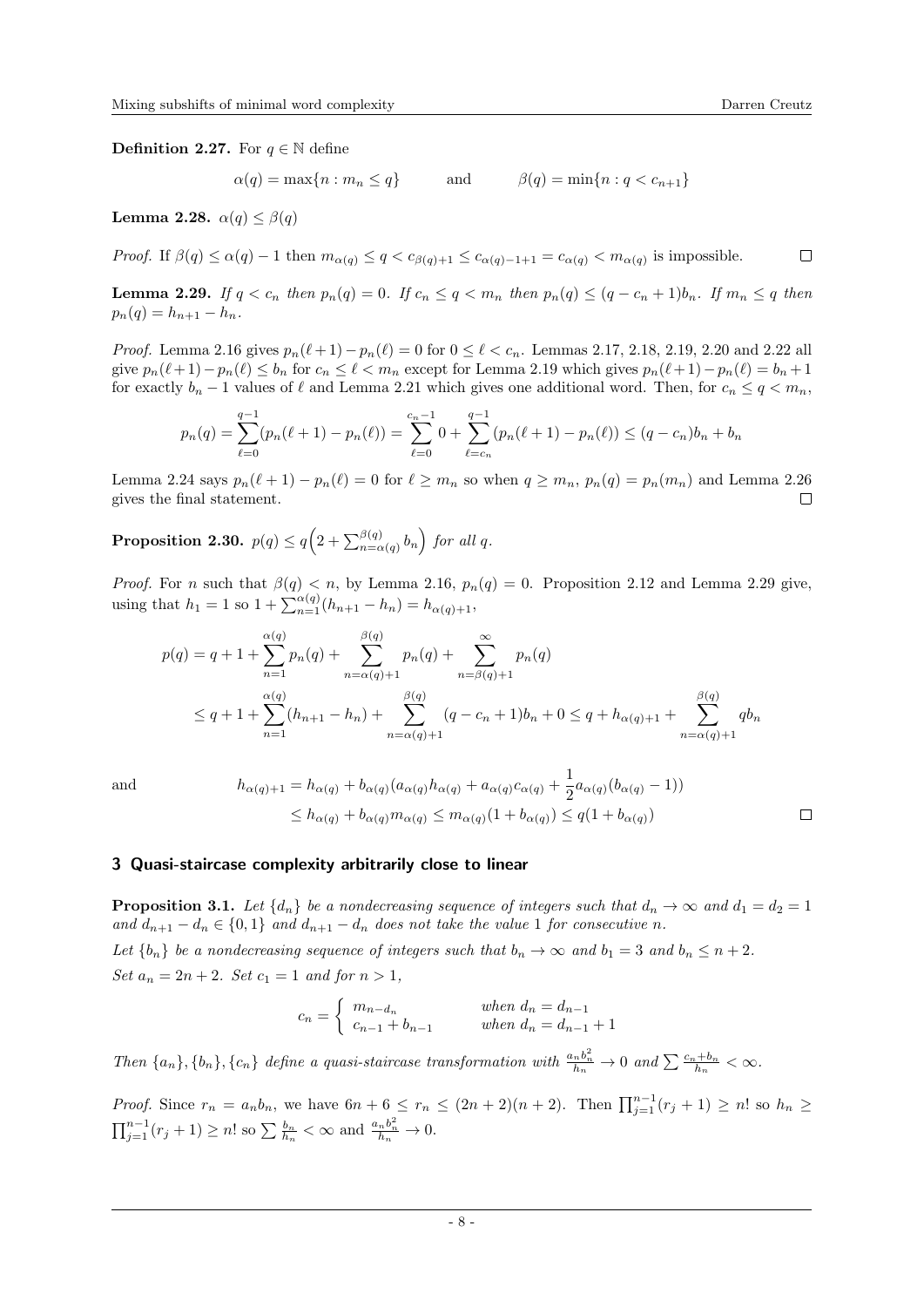For n such that  $d_n = d_{n-1} + 1$ , we have  $c_n = c_{n-1} + b_{n-1}$  and  $d_{n-1} - d_{n-2} = 0$  since  $\{d_n\}$  never increases for two consecutive values, so  $c_{n-1} = m_{n-1-d_{n-1}}$ . As  $n - d_n = n - 1 - d_{n-1}$ , then  $c_n =$  $m_{n-1-d_{n-1}} + b_{n-1} = m_{n-d_n} + b_{n-1}$ . So  $m_{n-d_n} \leq c_n \leq m_{n-d_n} + b_{n-1}$  for all n.

Since  $b_n \geq 3$ , we have  $r_n \leq \frac{1}{2}r_n(b_n - 1)$ . As  $b_n \leq a_n + 1$  and  $a_n + 1 \leq a_n b_n$ ,

$$
m_n = a_n h_n + (a_n + 1)c_n + r_n + b_n - a_n - 1 \leq (a_n b_n + 1)h_n + a_n b_n c_n + \frac{1}{2}r_n(b_n - 1) = h_{n+1}
$$

and therefore, since  $d_n \geq 1$  so  $n - d_n + 1 \leq n$ ,

$$
c_n \le m_{n-d_n} + b_{n-1} \le h_{n-d_n+1} + b_{n-1} \le h_n + b_{n-1} \le 2h_n
$$

meaning that, as  $r_n + b_n \leq h_n$ ,

$$
m_n = (a_n + 1)c_n + a_n h_n + r_n + b_n - a_n - 1 \le 2(a_n + 1)h_n + a_n h_n + h_n \le 3(a_n + 1)h_n
$$

We now claim that  $c_{n+1} \geq c_n + b_n$  for all n. The case when  $c_n = m_{n-d_n}$ , which occurs when  $d_n = d_{n-1}$ , is all we need to check. Since  $d_2 = d_1 = 1$ , we have  $c_2 = m_1 \ge c_1 + b_1$ . Since  $d_n \le \frac{n}{2}$ , we have  $a_{n-d_n-1} = 2(n-d_n-1) + 2 \geq 2(\frac{n}{2}-1) + 2 = n$ . As  $b_n \leq n+2$  and  $b_n \geq 3$ ,

$$
c_n - c_{n-1} - b_{n-1} \ge m_{n-d_n} - (m_{n-d_{n-1}-1} + b_{n-2}) - b_{n-1} = m_{n-d_n} - m_{n-d_n-1} - b_{n-2} - b_{n-1}
$$
  
\n
$$
\ge a_{n-d_n} h_{n-d_n} - 3(a_{n-d_n-1} + 1)h_{n-d_n-1} - n - (n+1)
$$
  
\n
$$
\ge a_{n-d_n} a_{n-d_n-1} b_{n-d_n-1} h_{n-d_n-1} - 3(a_{n-d_n-1} + 1)h_{n-d_n-1} - 2n - 1
$$
  
\n
$$
= (a_{n-d_n} a_{n-d_n-1} b_{n-d_n-1} - 3(a_{n-d_n-1} + 1))h_{n-d_n-1} - 2n - 1
$$
  
\n
$$
\ge (3a_{n-d_n} a_{n-d_n-1} - 3a_{n-d_n-1} - 3)h_{n-d_n-1} - 2n - 1
$$
  
\n
$$
\ge 3a_{n-d_n-1} (a_{n-d_n} - 2)h_{n-d_n-1} - 2n - 1 \ge 3n(n-2) - 2n - 1 > 0
$$

for  $n \geq 3$ . Then  $c_{n+1} \geq c_n + b_n$  for all n so  $\{c_n\}$ ,  $\{a_n\}$ ,  $\{b_n\}$  define a quasi-staircase transformation. Now observe that

$$
\sum_{n} \frac{c_n}{h_n} \le \sum_{n} \frac{m_{n-d_n} + b_{n-1}}{h_n} \le 3 \sum_{n} \frac{(a_{n-d_n} + 1)h_{n-d_n}}{h_n} + \sum_{n} \frac{b_n}{h_n}
$$

and the second sum converges as shown at the start of the proof.

As  $h_n \geq h_{n-d_n} \prod_{j=n-d_n}^{n-1} (r_j+1),$ 

$$
\sum_{n} \frac{(a_{n-d_n}+1)h_{n-d_n}}{h_n} \le \sum_{n} \frac{a_{n-d_n}+1}{\prod_{j=n-d_n}^{n-1} (r_j+1)} = \sum_{n} \frac{a_{n-d_n}+1}{r_{a_{n-d_n}}+1} \frac{1}{\prod_{j=n-d_n+1}^{n-1} (r_j+1)}
$$

$$
\le \sum_{n} \frac{1}{(r_{n-d_n+1}+1)^{d_n-1}} = \sum_{n} (r_{n-d_n+1}+1)^{1-d_n}
$$

Since  $r_{n-d_n+1} \geq 2(n-d_n+1) \geq 2(n-n/2+1) \geq n$ , we have  $(r_{n-d_n+1}+1)^{1-d_n} \leq n^{1-d_n}$ . Then, as  $d_n \geq 3$  eventually,  $\sum (r_{n-d_n+1}+1)^{1-d_n} \leq \sum n^{1-d_n} < \infty$ .

<span id="page-8-0"></span>**Lemma 3.2.** If  $f : \mathbb{N} \to \mathbb{N}$  is any function such that  $f(q) \to \infty$  then there exists  $g : \mathbb{N} \to \mathbb{N}$  which is nondecreasing such that  $g(1) = 1$  and  $g(q) \le f(q)$  and  $g(q+2) - g(q) \le 1$  for all q and  $g(q) \to \infty$ .

*Proof.* Set  $f^*(q) = \inf_{q' \ge q} f(q')$ . Then  $f^*(q) \to \infty$  and  $f^*(q)$  is nondecreasing and  $f^*(q) \le f(q)$  for all q. Set  $g(1) = 1 \le f^*(1)$ . For  $n \ge 0$ , set  $g(2n + 2) = g(2n + 1)$  and for  $n \ge 1$  set

$$
g(2n+1) = g(2n) + \begin{cases} 1 & \text{when } f^*(2n+1) > f^*(2n-1) \\ 0 & \text{otherwise} \end{cases}
$$

Then g is nondecreasing and  $g(q + 2) - g(q) \le 1$  for all q. Since  $f^*$  is integer-valued, if  $f^*(2n + 1)$  $f^*(2n-1) \neq 0$  then  $f^*(2n+1) - f^*(2n-1) \geq 1$ . Then  $g(2n+1) - g(2n-1) \leq f^*(2n+1) - f^*(2n-1)$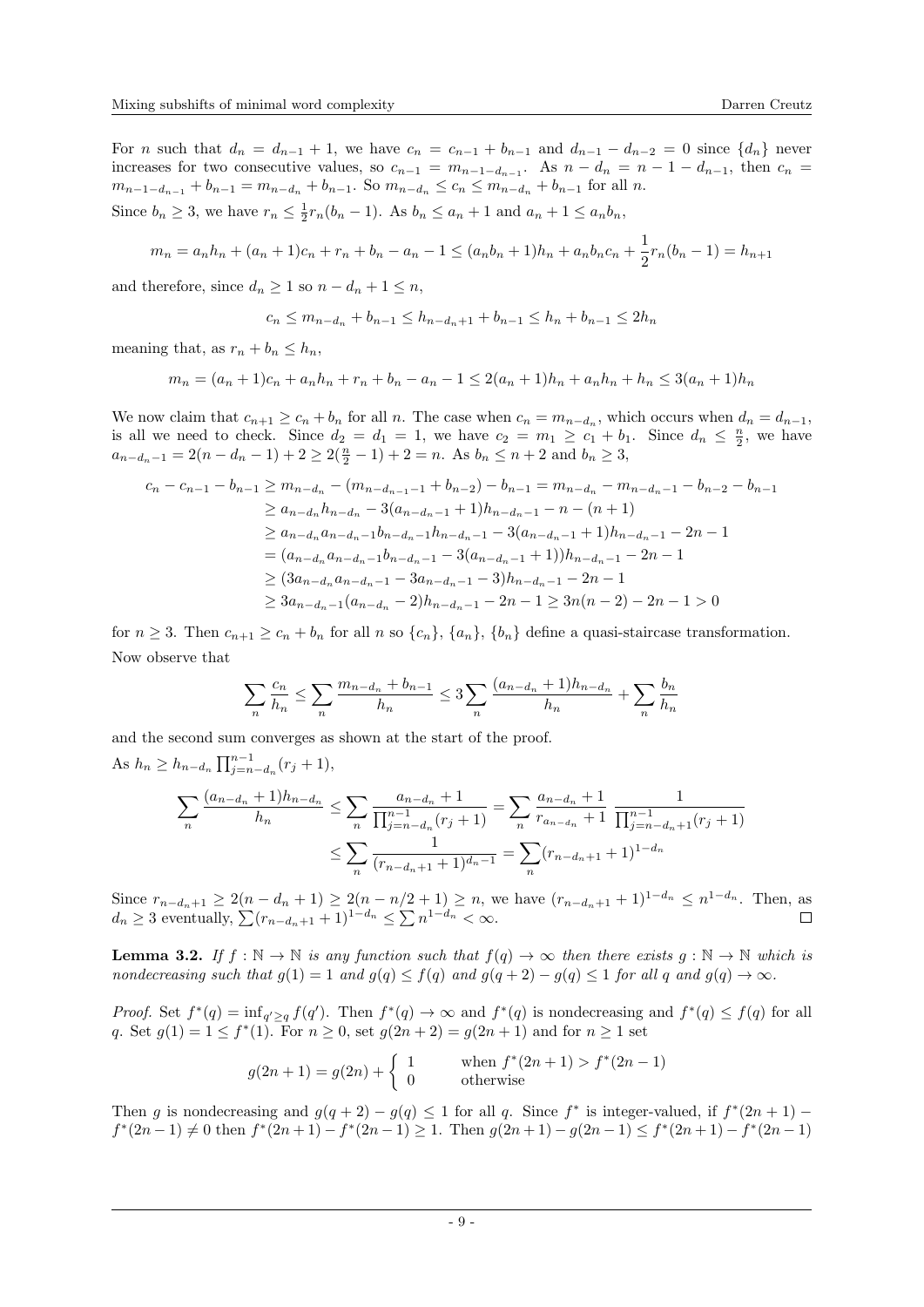so for all  $n$  we have

$$
g(2n+1) = g(1) + \sum_{m=1}^{n} (g(2m+1) - g(2m-1)) \le f^*(1) + \sum_{m=1}^{n} (f^*(2m+1) - f^*(2m-1)) = f^*(2n+1)
$$

so, as  $g(2n+2) = g(2n+1) \le f^*(2n+1) \le f^*(2n+2)$ , we have  $g(q) \le f^*(q) \le f(q)$  for all q. If  $g(q) \leq C$  for all q then  $f^*(2n+1) = f^*(2n-1)$  eventually, contradicting that  $f^*(q) \to \infty$ . Therefore  $g(q) \to \infty$ .  $\Box$ 

**Theorem 3.3.** Let  $f : \mathbb{N} \to \mathbb{N}$  be any function such that  $f(q) \to \infty$ . There exists a quasi-staircase transformation with  $\frac{a_n b_n^2}{h_n} \to 0$  and  $\sum \frac{c_n + b_n}{h_n} < \infty$  with complexity satisfying  $\frac{p(q)}{q f(q)} \to 0$ .

*Proof.* By Lemma [3.2,](#page-8-0) we may assume f is nondecreasing and that  $f(n+2) - f(n) \leq 1$  for all n. Then  $f(n + 1) - f(n) \in \{0, 1\}$  and is never 1 for two consecutive values. We may also assume  $f(1) = 1$ .

Set  $d_1 = d_2 = 1$  and  $d_n = \left\lfloor \sqrt[3]{f(n)} \right\rfloor$  for  $n > 2$ . Then  $d_n \to \infty$  is nondecreasing. Also  $d_{n+1} - d_n \in \{0, 1\}$ and is never 1 for two consecutive values.

Set  $b_n = 3$  for all n such that  $\sqrt[3]{f(n)} < 3$  and  $b_n = \left| \sqrt[3]{f(n)} \right|$  for n such that  $\sqrt[3]{f(n)} \geq 3$ . Then  $b_n \to \infty$ is nondecreasing and  $b_n \le f(n) + 2 \le n + 2$  as  $f(n) \le n$  since  $f(1) = 1$  and  $f(n+2) - f(n) \le 1$  imply  $f(n) \leq 1 + \frac{n}{2}.$ 

Take the quasi-staircase transformation from Proposition [3.1](#page-7-1) with defining sequences  $\{a_n\}$  and  $\{c_n\}$ .

Since  $0 \leq d_{n+1} - d_n \leq 1$ , the sequence  $n - d_n$  is nondecreasing and attains every value in N. For each q, let  $n_q$  be the largest n such that  $m_{n-d_n} \leq q$ . Then  $q < m_{n_q+1-d_{n_q+1}}$  so  $n_q+1-d_{n_q+1} > n_q - d_{n_q}$  and so  $1 > d_{n_q+1} - d_{n_q}$  meaning that  $d_{n_q+1} = d_{n_q}$ . Therefore  $c_{n_q+1} = m_{n_q+1-d_{n_q+1}} = m_{n_q-d_{n_q}+1}$ .

So  $\alpha(q) = n_q - d_{n_q}$  as  $m_{n_q-d_{n_q}} \le q < m_{n_q+1-d_{n_q+1}} = m_{n_q-d_{n_q}+1}$  and  $\beta(q) \le n_q$  since  $q < m_{n_q-d_{n_q}+1} =$  $c_{n_q+1}$ . By Proposition [2.30,](#page-7-2) since  $q \geq n_q$  and f is nondecreasing to infinity and  $n_q \to \infty$ ,

$$
\frac{p(q)}{qf(q)} \le \frac{2 + \sum_{n=\alpha(q)}^{\beta(q)} b_n}{f(q)} \le \frac{2 + \sum_{n=n_q-d_{n_q}}^{n_q} b_n}{f(q)} \le \frac{2 + (d_{n_q} + 1)b_{n_q}}{f(n_q)} \n\le \frac{2 + (\sqrt[3]{f(n_q)} + 1)\sqrt[3]{f(n_q)}}{f(n_q)} = \frac{2}{f(n_q)} + \frac{1}{\sqrt[3]{f(n_q)}} + \frac{1}{(\sqrt[3]{f(n_q)})^2} \to 0
$$

## 4 Mixing for quasi-staircase transformations

**Proposition 4.1.** Let T be a quasi-staircase transformation given by  $\{a_n\}$ ,  $\{b_n\}$  and  $\{c_n\}$  with height sequence  $\{h_n\}$  such that  $\sum_{n=1}^{\infty} \frac{c_n+b_n}{h_n} < \infty$ . Then T is on a finite measure space.

*Proof.* Writing  $S_n$  for the spacers added above the  $n^{th}$  column,

$$
\mu(S_n) = (c_n r_n + \frac{1}{2} r_n (b_n - 1)) \mu(I_{n+1}) = \left( c_n \frac{r_n}{r_n + 1} + \frac{1}{2} \frac{r_n (b_n - 1)}{r_n + 1} \right) \mu(I_n) \le \frac{c_n + b_n}{h_n} \mu(C_n)
$$

and therefore  $\mu(C_{n+1}) = \mu(C_n) + \mu(S_n) \leq (1 + \frac{c_n + b_n}{h_n})\mu(C_n)$ . Then  $\mu(C_{n+1}) \leq \prod_{j=1}^{n} (1 + \frac{c_j + b_j}{h_j})\mu(C_1)$ , meaning that  $\log(\mu(C_{n+1})) \le \log(\mu(C_1)) + \sum_{j=1}^n \log(1 + \frac{c_j + b_j}{h_j})$ . As  $\frac{c_n + b_n}{h_n} \to 0$ , since  $\log(1 + x) \approx x$  for  $x \approx 0$ ,  $\lim_{n} \log(\mu(C_{n+1})) \lesssim \log(\mu(C_1)) + \sum_{j=1}^{\infty} \frac{c_j + b_j}{h_j}$  $\Box$  $\frac{a+b_j}{h_j}<\infty.$ 

For the remainder of this section, all transformations are on probability spaces.

Recall that a sequence  $\{t_n\}$  is **mixing** when for all measurable sets A and B,  $\mu(T^{t_n}A \cap B) \to \mu(A)\mu(B)$ .

**Definition 4.2.** The independence discrepancy of two sets  $A$  and  $B$  is

$$
\lambda_B(A) = \mu(A \cap B) - \mu(A)\mu(B)
$$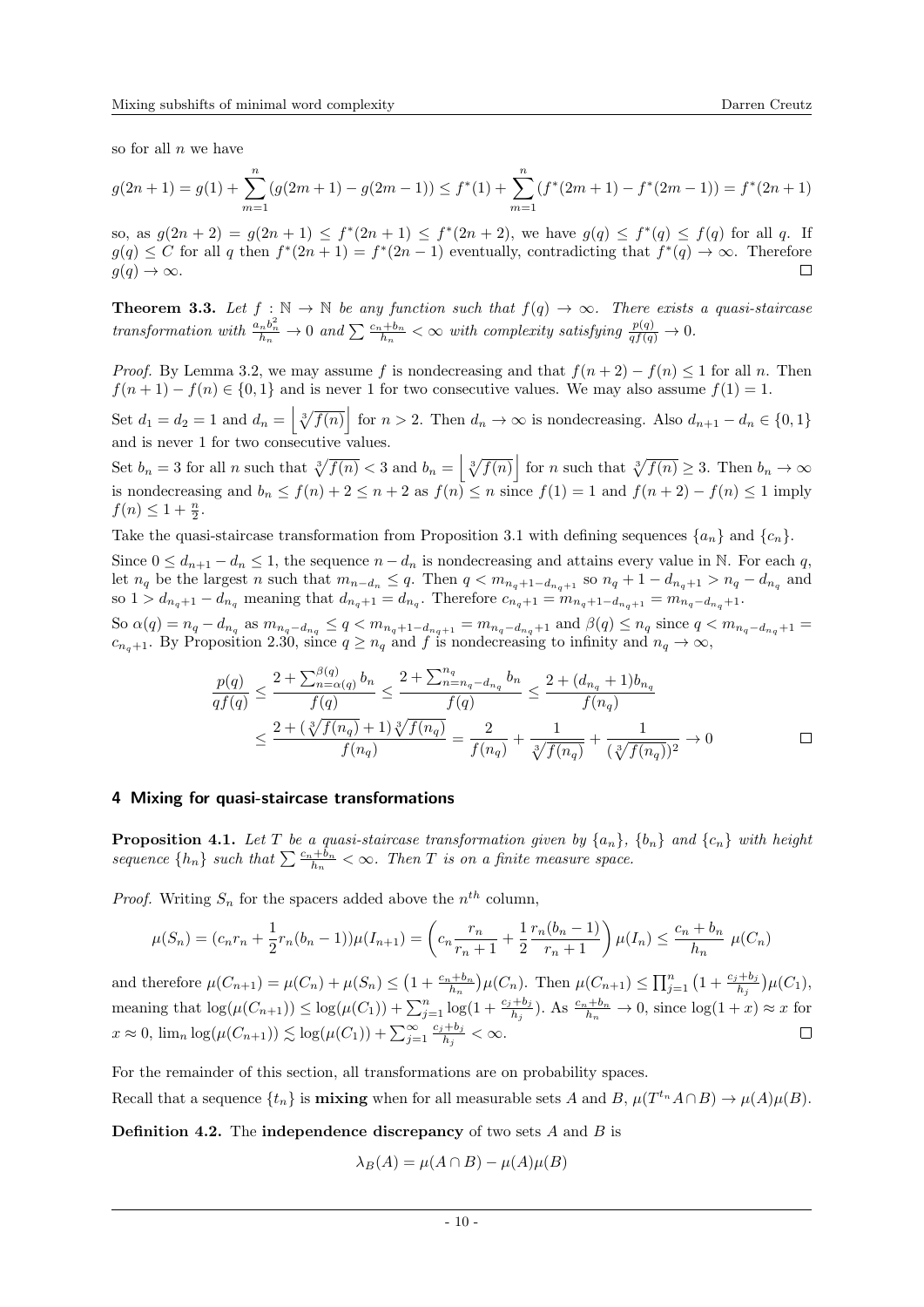So  $\{t_n\}$  is mixing when  $\lambda_B(T^{t_n}A) \to 0$  for all measurable A and B. The following is left to the reader:

**Lemma 4.3.** If A and A' are disjoint then

$$
\lambda_B(A \sqcup A') = \lambda_B(A) + \lambda_B(A') \qquad \text{and} \qquad |\lambda_B(A)| \le \mu(A)
$$

and, writing  $\chi_B(x) = \mathbb{1}_B(x) - \mu(B)$ , for  $n \in \mathbb{Z}$ ,  $\lambda_B(T^n A) = \int_A \chi_B \circ T^n d\mu$ .

For a rank-one transformation T, a sequence  $\{t_n\}$  is **rank-one uniform mixing** when for every union of levels  $B, \sum_{j=0}^{h_n-1} |\lambda_B(T^{t_n}I_{n,j})| \to 0$ . Rank-one uniform mixing for a sequence implies mixing for that sequence [\[CS04\]](#page-21-23) Proposition 5.6.

<span id="page-10-1"></span>**Lemma 4.4.** Let T be a rank-one transformation, B a union of levels in some column  $C_N$  and  $n \geq N$ . Then for any  $0 \leq j < h_n$  and  $0 \leq i \leq r_n$ ,

$$
\lambda_B(I_{n,j}^{[i]}) = \frac{1}{r_n+1} \lambda_B(I_{n,j})
$$

*Proof.* Since B is a union of levels in  $C_N$ , either  $I_{n,j} \subseteq B$  or  $I_{n,j} \cap B = \emptyset$ . If  $I_{n,j} \subseteq B$  then  $\mu(I_{n,j}^{[i]} \cap B) =$  $\mu(I_{n,j}^{[i]}) = \frac{1}{r_{n+1}}\mu(I_{n,j}) = \frac{1}{r_{n+1}}\mu(I_{n,j}\cap B)$  and if  $I_{n,j}\cap B = \emptyset$  then  $\mu(I_{n,j}^{[i]}\cap B) = 0 = \frac{1}{r_{n+1}}\mu(I_{n,j}\cap B)$ .

<span id="page-10-0"></span>**Lemma 4.5.** Let T be a quasi-staircase transformation. Then for any n and  $0 \leq \ell < b_n$  and  $k, i \geq 0$ such that  $i + k \le a_n$  and any  $j \ge k\ell$ ,

$$
T^{k(h_n+c_n)}I_{n,j}^{[\ell a_n+i]}=I_{n,j-k\ell}^{[\ell a_n+i+k]}
$$

*Proof.* There are  $c_n + \left| \frac{\ell a_n + i}{a_n} \right| = c_n + \ell$  spacers above  $I_{n,j}^{[\ell a_n + i]}$  so  $T^{h_n+c_n} I_{n,j}^{[\ell a_n + i]} = I_{n,j-\ell}^{[\ell a_n + i+1]}$ . Since  $i+k \leq a_n$ , there are also  $c_n+\ell$  spacers above each  $I_{n,j-v\ell}^{[\ell a_n+i+v]}$  for  $1 \leq v < k$  so applying  $T^{h_n+c_n}$  repeated k times, the claim follows.  $\Box$ 

<span id="page-10-2"></span>**Proposition 4.6.** Let T be a quasi-staircase transformation and  $k \in \mathbb{N}$ . If  $T^k$  is ergodic then  $\{k(h_n+c_n)\}$ is rank-one uniform mixing.

*Proof.* Let B be a union of levels in  $C_N$ . Write  $\chi_B(x) = 1_B(x) - \mu(B)$  so  $\int \chi_B d\mu = 0$ . Since  $\frac{b_n}{h_n} \to 0$ and  $a_n \to \infty$  there exists N such that for all  $n \geq N$  we have  $k < a_n$  and  $kb_n < h_n$ . By Lemma [4.5](#page-10-0) and then Lemma [4.4,](#page-10-1) for  $kb_n \leq j < h_n$ ,

$$
|\lambda_{B}(T^{k(h_{n}+c_{n})}I_{n,j})| = |\sum_{\ell=0}^{b_{n}-1} \sum_{i=0}^{a_{n}-1} \lambda_{B}(T^{k(h_{n}+c_{n})}I_{n,j}^{[\ell a_{n}+i]}) + \lambda_{B}(T^{k(h_{n}+c_{n})}I_{n,j}^{[r_{n}]})|
$$
  
\n
$$
\leq |\sum_{\ell=0}^{b_{n}-1} \sum_{i=0}^{a_{n}-k-1} \lambda_{B}(T^{k(h_{n}+c_{n})}I_{n,j}^{[\ell a_{n}+i]})| + (b_{n}k+1)\mu(I_{n+1})
$$
  
\n
$$
= |\sum_{\ell=0}^{b_{n}-1} \sum_{i=0}^{a_{n}-k-1} \lambda_{B}(I_{n,j-k\ell}^{[\ell a_{n}+i+k]})| + (b_{n}k+1)\mu(I_{n+1})|
$$
  
\n
$$
= |\sum_{\ell=0}^{b_{n}-1} \sum_{i=0}^{a_{n}-k-1} \sum_{i=0}^{1} \lambda_{B}(I_{n,j-k\ell})| + \frac{b_{n}k+1}{r_{n}+1}\mu(I_{n})|
$$
  
\n
$$
= |\sum_{\ell=n}^{b_{n}-1} \sum_{\ell=0}^{a_{n}-k-1} \sum_{i=0}^{b_{n}-1} \lambda_{B}(T^{-k\ell}I_{n,j})| + \frac{b_{n}k+1}{r_{n}+1}\mu(I_{n})|
$$
  
\n
$$
= \frac{a_{n}-k}{r_{n}+1} \sum_{\ell=0}^{b_{n}-1} \lambda_{B}(T^{-k\ell}I_{n,j})| + \frac{b_{n}k+1}{r_{n}+1}\mu(I_{n}) \leq \frac{1}{b_{n}} |\sum_{\ell=0}^{b_{n}-1} \lambda_{B}(T^{-k\ell}I_{n,j})| + \frac{k+1}{a_{n}}\mu(I_{n})|
$$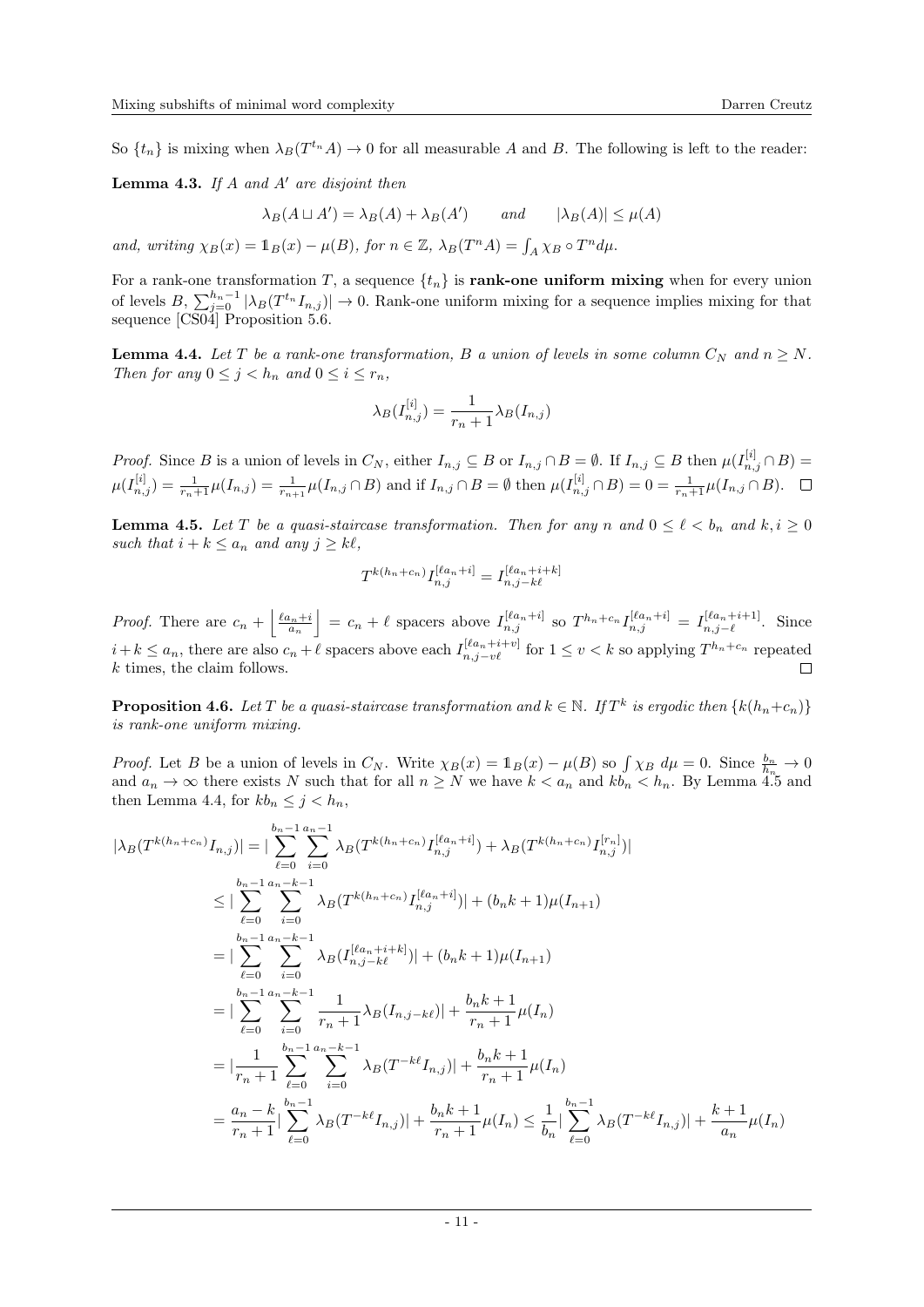$$
= |\frac{1}{b_n} \sum_{\ell=0}^{b_n-1} \int_{I_{n,j}} \chi_B \circ T^{-k\ell} d\mu| + \frac{k+1}{a_n} \mu(I_n) \le \int_{I_{n,j}} |\frac{1}{b_n} \sum_{\ell=0}^{b_n-1} \chi_B \circ T^{-k\ell}| d\mu + \frac{k+1}{a_n} \mu(I_n)
$$

Therefore

$$
\sum_{j=0}^{h_n-1} |\lambda_B(T^{k(h_n+c_n)} I_{n,j})| \le \sum_{j=kb_n}^{h_n-1} |\lambda_B(T^{k(h_n+c_n)} I_{n,j})| + kb_n \mu(I_n)
$$
  

$$
\le \sum_{j=kb_n}^{h_n-1} \left( \int_{I_{n,j}} |\frac{1}{b_n} \sum_{\ell=0}^{b_n-1} \chi_B \circ T^{-k\ell} | d\mu + \frac{k+1}{a_n} \mu(I_n) \right) + kb_n \mu(I_n)
$$
  

$$
\le \int |\frac{1}{b_n} \sum_{\ell=0}^{b_n-1} \chi_B \circ T^{-k\ell} | d\mu + \frac{k+1}{a_n} + \frac{kb_n}{h_n} \to 0
$$

since  $T^k$  is ergodic,  $b_n \to \infty$ ,  $a_n \to \infty$  and  $\frac{b_n}{h_n} \to 0$ .

<span id="page-11-1"></span>**Proposition 4.7** ([\[CPR22\]](#page-21-2) Proposition A.13). Let T be a rank-one transformation and  $\{c_n\}$  a sequence such that  $\frac{c_n}{h_n} \to 0$ . If  $k \in \mathbb{N}$  and  $\{q(h_n + c_n)\}\$  is rank-one uniform mixing for each  $q \leq k+1$  and  $\{t_n\}$  is a sequence such that  $h_n + c_n \leq t_n < (q+1)(h_n + c_n)$  for all n then  $\{t_n\}$  is mixing.

<span id="page-11-2"></span>**Proposition 4.8** ([\[CPR22\]](#page-21-2) Proposition A.16). Let T be a rank-one transformation and  $\{c_n\}$  a sequence such that  $\frac{c_n}{h_n} \to 0$ . If  $\{q(h_n + c_n)\}\$ is rank-one uniform mixing for each fixed q and  $k_n \to \infty$  is such that  $\frac{k_n}{n} \leq 1$  then  $\int \left| \frac{1}{n} \sum_{n=1}^{n-1} \right|$  $j=0$  $\chi \circ T^{-j k_n} \vert \ d\mu \to 0.$ 

<span id="page-11-0"></span>**Lemma 4.9.** Let T be a quasi-staircase transformation. Let  $n > 0$  and  $0 \le x < b_n$  and  $0 \le q < a_n$ . If  $0 \le \ell < b_n - x$  and  $0 \le i < a_n - q$  and  $j \ge \frac{1}{2} a_n x(x-1) + qx + ix + \ell(xa_n + q)$  then

$$
T^{(xa_n+q)(h_n+c_n)}I_{n,j}^{[\ell a_n+i]} = I_{n,j-\frac{1}{2}a_n x(x-1)-qx-ix-\ell x a_n+q)}^{[(\ell +x)a_n+i+q]}
$$

*Proof.* If  $x = 0$  then Lemma [4.5](#page-10-0) applied with q in place of k gives the claim. So we can write

$$
xa_n + q = (a_n - i) + (x - 1)a_n + (q + i)
$$

and assume all three terms on the right are nonnegative.

Using Lemma [4.5,](#page-10-0)

$$
T^{(a_n-i)(h_n+c_n)}I_{n,j}^{[\ell a_n+i]} = I_{n,j-(a_n-i)\ell}^{[\ell a_n+i+a_n-i]} = I_{n,j-(a_n-i)\ell}^{[(\ell+1)a_n]}
$$

Now observe that, by Lemma [4.5](#page-10-0) with 0 as i and  $a_n$  as k, for any  $0 \le v < x$  and any  $a_n x \le z < h_n$ ,

$$
T^{a_n(h_n+c_n)}I_{n,z}^{[va_n]} = I_{n,z-a_nv}^{[(v+1)a_n]}
$$

so applying that  $x - 1$  times for  $v = \ell + 1, \ell + 2, \ldots, \ell + x - 1$ ,

$$
T^{(x-1)a_n(h_n+c_n)}I_{n,j-(a_n-i)\ell}^{[(\ell+1)a_n]}=I_{n,j-(a_n-i)\ell-(x-1)\ell a_n-\frac{1}{2}x(x-1)a_n}^{[(\ell+x)a_n]}
$$

since  $\sum_{v=\ell+1}^{\ell+x-1} v = \frac{1}{2}(\ell+x)(\ell+x-1) - \frac{1}{2}\ell(\ell+1) = (x-1)\ell + \frac{1}{2}x(x-1)$ . Then applying Lemma [4.5](#page-10-0) one final time with  $q + i$  in place of k,

$$
T^{(q+i)(h_n+c_n)}I_{nj-(a_n-i)\ell-(x-1)\ell a_n-\frac{1}{2}x(x-1)a_n}^{[(\ell+x)a_n+q+i]} = I_{n,j-(a_n-i)\ell-(x-1)\ell a_n-\frac{1}{2}x(x-1)a_n-(x+\ell)(q+i)}^{[(\ell+x)a_n+q+i]} = I_{n,j-x\ell a_n-\frac{1}{2}x(x-1)a_n-xi-xq-\ell q}^{[(\ell+x)a_n+q+i]}
$$

<span id="page-11-3"></span>**Lemma 4.10.** Let T be a quasi-staircase transformation. Let  $n > 0$  and  $0 \le x < b_n$  and  $0 \le q < a_n$ .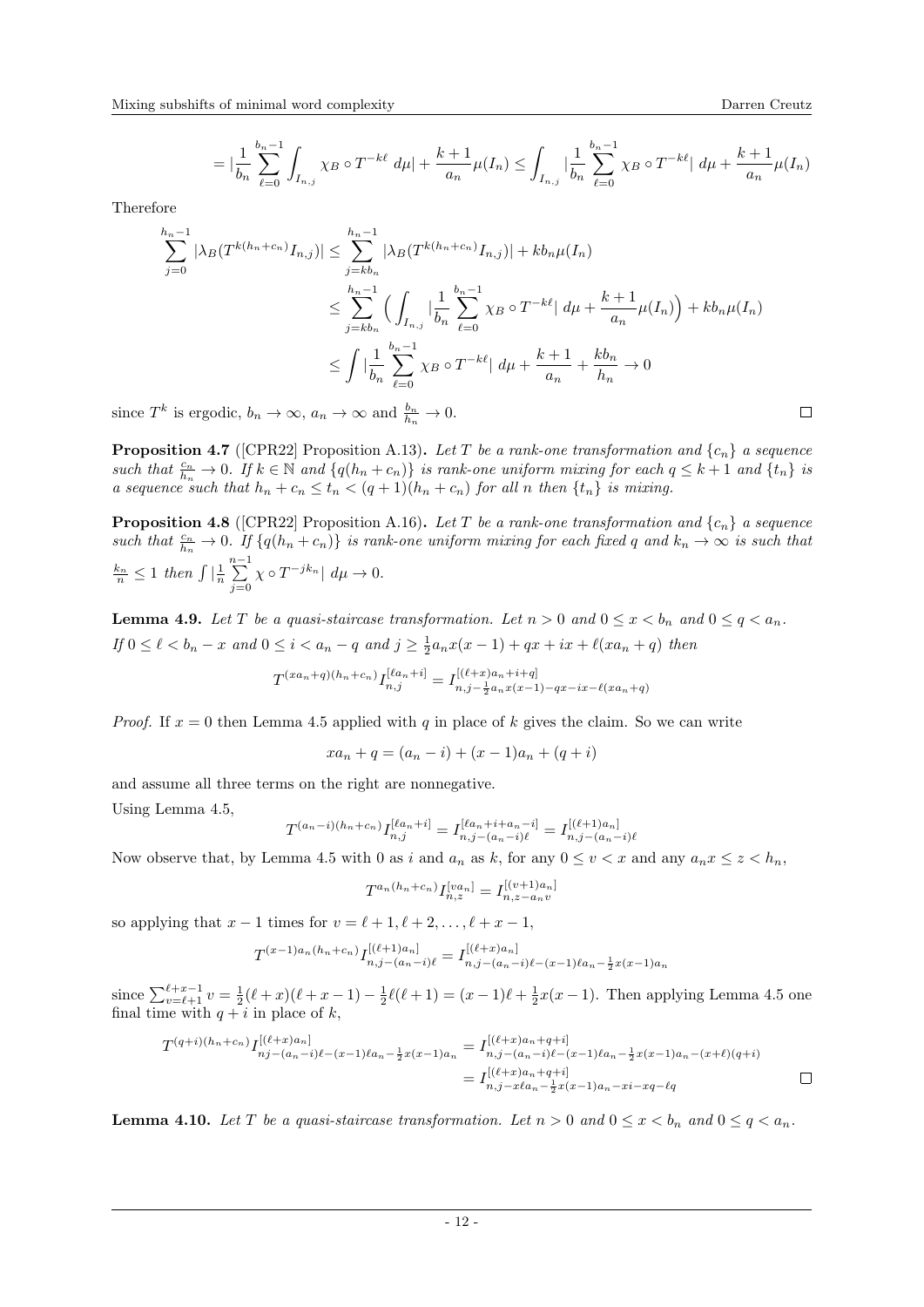If  $0 \leq \ell < b_n - x - 1$  and  $a_n - q \leq i < a_n$  and  $j \geq \frac{1}{2} a_n x(x+1) + q(x+1) + i(x+1) + \ell(xa_n+1)$  then

$$
T^{(xa_n+q)(h_n+c_n)}I_{n,j}^{[\ell a_n+i]} = I_{n,j-\frac{1}{2}a_nx(x+1)-(q+i-a_n)(x+1)-\ell(xa_n+q)}^{[(\ell+x)a_n+i+q]}
$$

*Proof.* The same proof as Lemma [4.9](#page-11-0) except we write  $xa_n + q = (a_n - i) + xa_n + (q + i - x)$ .

<span id="page-12-0"></span>**Proposition 4.11.** Let T be a quasi-staircase transformation such that  $\frac{a_n b_n^2}{h_n} \to 0$ . Let  $\{t_n\}$  be a sequence such that  $h_n + c_n \leq t_n < h_{n+1} + c_{n+1}$ . Then  $\{t_n\}$  is mixing.

*Proof.* As T is ergodic, Proposition [4.6](#page-10-2) with  $k = 1$  gives that  $\{h_n + c_n\}$  is rank-one uniform mixing, hence mixing, so  $T$  is totally ergodic. Then Proposition [4.6](#page-10-2) gives that for each fixed  $k$  the sequence  ${k(h_n + c_n)}$  is rank-one uniform mixing.

Since  $h_{n+1} + c_{n+1} - (r_n + 1)(h_n + c_n) = \frac{1}{2}r_n(b_n - 1) - c_n + c_{n+1} \ge 0$ , if  $t_n \ge (r_n + 1)(h_n + c_n)$  then

$$
\sum_{j=0}^{h_{n+1}-1} |\lambda_B(T^{t_n}I_{n+1,j})| \le \sum_{\substack{j=h_{n+1}+c_{n+1}-t_n \\ t_n-c_{n+1}-1}}^{h_{n+1}-1} |\lambda_B(T^{t_n}I_{n+1,j})| + (h_{n+1}+c_{n+1}-t_n)\mu(I_{n+1})
$$
  

$$
\le \sum_{j=0}^{t_n-c_{n+1}-1} |\lambda_B(T^{h_{n+1}+c_{n+1}}I_{n+1,j})| + \frac{\frac{1}{2}r_n(b_n-1)-c_n+c_{n+1}}{h_{n+1}} \to 0
$$

since  $\{h_{n+1} + c_{n+1}\}\$ is rank-one uniform mixing and  $\frac{r_n b_n + c_{n+1}}{h_{n+1}} \leq \frac{b_n}{h_n} + \frac{c_{n+1}}{h_{n+1}} \to 0$ .

So we may assume  $t_n < (r_n + 1)(h_n + c_n)$  and therefore write  $t_n = k_n(h_n + c_n) + z_n$  for  $1 \leq k_n \leq r_n$  and  $0 \leq z_n < h_n + c_n$ . By Proposition [4.7,](#page-11-1) if  $\{k_n\}$  is bounded along a subsequence then  $\{t_n\}$  is mixing along that subsequence, so we may assume that  $k_n \to \infty$ .

For  $0 \leq j < h_n - z_n$ , we have  $T^{t_n}(I_{n,j}) = T^{k_n(h_n+c_n)}(I_{n,j+z_n})$  and for  $h_n + c_n - z_n \leq j < h_n$ ,  $k(h+r)+z_0+i(k)$ 

$$
T^{t_n}(I_{n,j}) = T^{t_n+j}(I_{n,0}) = T^{k_n(h_n+c_n)+z_n+j}(I_{n,0}) = T^{(k_n+1)(h_n+c_n)}(I_{n,j+z_n-h_n-c_n})
$$

Let B be a union of levels  $C_N$ . For  $n \geq N$ ,

$$
\sum_{j=0}^{h_n-1} |\lambda_B(T^{t_n}I_{n,j})| \leq \sum_{j=0}^{h_n-z_n-1} |\lambda_B(T^{t_n}I_{n,j})| + c_n \mu(I_n) + \sum_{j=h_n-z_n+c_n}^{h_n-1} |\lambda_B(T^{t_n}I_{n,j})|
$$
  

$$
\leq \sum_{j=0}^{h_n-z_n-1} |\lambda_B(T^{k_n(h_n+c_n)}I_{n,j+z_n})| + c_n \mu(I_n) + \sum_{j=h_n+c_n-z_n}^{h_n-1} |\lambda_B(T^{(k_n+1)(h_n+c_n)}I_{n,j+z_n-(h_n+c_n)})|
$$
  

$$
\leq \sum_{x=0}^{h_n-1} |\lambda_B(T^{k_n(h_n+c_n)}I_{n,x})| + c_n \mu(I_n) + \sum_{x=0}^{h_n-1} |\lambda_B(T^{(k_n+1)(h_n+c_n)}I_{n,x})|
$$

We now show the sum on the left tends to zero; the same argument with  $k_n + 1$  in place of  $k_n$  gives the same for the right sum. As  $c_n\mu(I_n) \to 0$ , this will complete the proof.

Write  $k_n = x_n a_n + q_n$  for  $0 \le q_n < a_n$  and  $0 \le x_n < b_n$ .

Begin by observing that

$$
\sum_{j=0}^{h_n-1} |\lambda_B(T^{k_n(h_n+c_n)}I_{n,j})| \leq \sum_{j=0}^{h_n-1} |\sum_{\ell=0}^{b_n-x_n-2} \sum_{i=0}^{a_n-1} \lambda_B(T^{k_n(h_n+c_n)}I_{n,j}^{[\ell a_n+i]})| + 2a_n h_n \mu(I_{n+1}) \qquad (*)
$$

$$
+\sum_{j=0}^{h_n-1} |\sum_{\ell=b_n-x_n+1}^{b_n-1} \sum_{i=0}^{a_n-1} \lambda_B (T^{k_n(h_n+c_n)} I_{n,j}^{[\ell a_n+i]})| \qquad (\star \star)
$$

We handle the sum  $(\star \star)$  first and return to the sum in  $(\star)$  shortly.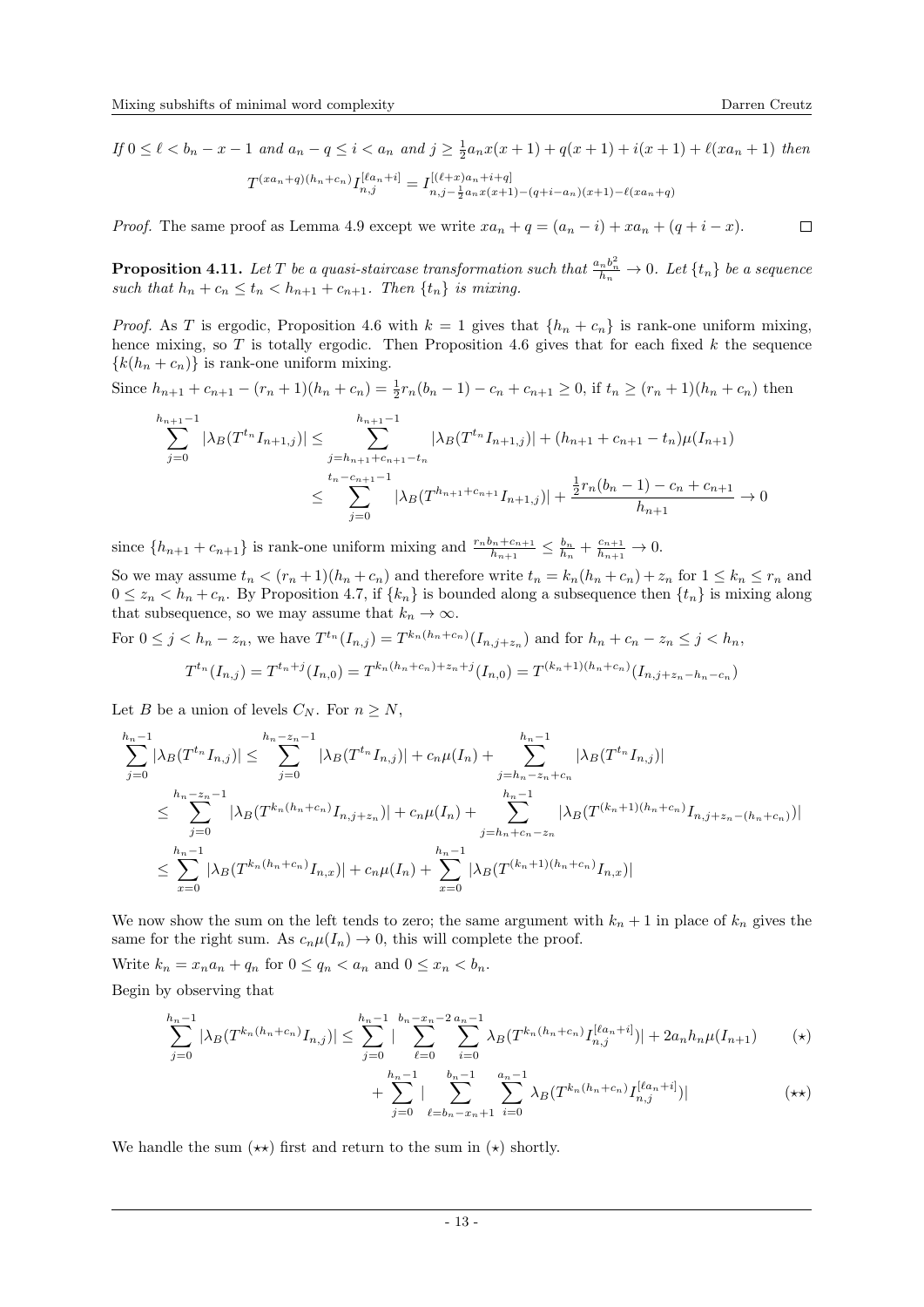For  $0 \leq \ell < b_n$  and  $0 \leq i < a_n$ , we have that

$$
I_{n,0}^{[\ell a_n + i]} = T^{(\ell a_n + i)(h_n + c_n)} I_{n, \frac{1}{2}\ell(\ell-1)a_n + i\ell}^{[0]}
$$

since  $\frac{1}{2}\ell(\ell-1)a_n + i\ell \leq a_nb_n^2 + a_nb_n < h_n$  as  $\frac{a_nb_n^2}{h_n} \to 0$ . For  $b_n - x_n + 1 \leq \ell < b_n$  and  $0 \leq i < a_n$ , since  $x + \ell \geq b_n + 1$ ,

$$
k_n(h_n + c_n) + (\ell a_n + i)(h_n + c_n) = (x_n a_n + q_n + \ell a_n + i)(h_n + c_n)
$$
  
\n
$$
\ge (b_n a_n + a_n)(h_n + c_n)
$$
  
\n
$$
= (b_n a_n + 1)h_n + b_n a_n c_n + (a_n - 1)h_n + a_n c_n \ge h_{n+1}
$$

since  $\frac{1}{2}a_n b_n(b_n - 1) \leq h_n$ . Also,

$$
k_n(h_n + c_n) + (\ell a_n + i)(h_n + c_n) + \frac{1}{2}\ell(\ell - 1)a_n + i\ell
$$
  
=  $((x_n + \ell)a_n + q_n + i)(h_n + c_n) + \frac{1}{2}\ell(\ell - 1)a_n + i\ell$   
 $\le 2b_na_n(h_n + c_n) + \frac{1}{2}b_n(b_n - 1)a_n + a_nb_n < 2h_{n+1}$ 

Since a sublevel in  $I_n$  is a level in  $I_{n+1}$ , we then have that, as  $\{h_{n+1}\}\$ is rank-one uniform mixing,

$$
\sum_{j=0}^{h_n-1} \sum_{\ell=b_n-x_n+1}^{b_n-1} \sum_{i=0}^{a_n-1} |\lambda_B(T^{k_n(h_n+c_n)}I_{n,j}^{[\ell a_n+i]})| \leq \sum_{y=0}^{h_{n+1}-1} |\lambda_B(T^{h_{n+1}}I_{n+1,y})| \to 0
$$

As  $2a_n h_n \mu(I_{n+1}) \leq \frac{2a_n h_n}{h_{n+1}} \leq \frac{2}{h_n} \to 0$ , it remains only to show that the sum in ( $\star$ ) tends to zero. Observe that

$$
\sum_{\ell=0}^{b_n-x_n-2} \sum_{i=0}^{a_n-1} \lambda_B(T^{k_n(h_n+c_n)} I_{n,j}^{[\ell a_n+i]}) = \sum_{\ell=0}^{b_n-x_n-2} \sum_{i=0}^{a_n-q_n-1} \lambda_B(T^{k_n(h_n+c_n)} I_{n,j}^{[\ell a_n+i]}) \tag{\dagger}
$$

$$
+\sum_{\ell=0}^{b_n-x_n-2} \sum_{i=a_n-q_n}^{a_n-1} \lambda_B(T^{k_n(h_n+c_n)} I_{n,j}^{[\ell a_n+i]}) \tag{1}
$$

First, we address (†): set  $y_n = \frac{1}{2} a_n x_n (x_n - 1) + q_n x_n$ . For  $i < a_n - q_n$  and  $\ell < b_n - x_n - 1$ , we have  $y_n + ix_n + \ell k_n \leq 3a_n b_n^2$  so for  $j \geq 3a_n b_n^2$ , by Lemma [4.9](#page-11-0) and Lemma [4.4,](#page-10-1)

$$
\sum_{\ell=0}^{b_n-x_n-2} \sum_{i=0}^{a_n-q_n-1} \lambda_B(T^{k_n(h_n+c_n)}I_{n,j}^{[\ell a_n+i]}) = \sum_{\ell=0}^{b_n-x_n-2} \sum_{i=0}^{a_n-q_n-1} \lambda_B(I_{n,j-y_n-ix_n-\ell k_n}^{[(\ell+x_n)a_n+i+q_n]})
$$
  
= 
$$
\frac{1}{r_n+1} \sum_{\ell=0}^{b_n-x_n-2} \sum_{i=0}^{a_n-q_n-1} \lambda_B(I_{n,j-y_n-ix_n-\ell k_n}) = \frac{1}{r_n+1} \sum_{\ell=0}^{b_n-x_n-2} \sum_{i=0}^{a_n-q_n-1} \lambda_B(T^{-\ell k_n-ix_n-y_n}I_{n,j})
$$

Then, summing over all  $3a_n b_n^2 \leq j < h_n$ ,

$$
\sum_{j=3a_n b_n^2}^{h_n-1} |\sum_{\ell=0}^{b_n-x_n-2} \sum_{i=0}^{a_n-q_n-1} \lambda_B (T^{k_n(h_n+c_n)} I_{n,j}^{[\ell a_n+i]})|
$$
  
= 
$$
\sum_{j=3a_n b_n^2}^{h_n-1} |\frac{1}{r_n+1} \sum_{\ell=0}^{b_n-x_n-2} \sum_{i=0}^{a_n-q_n-1} \lambda_B (T^{-\ell k_n - ix_n - y_n} I_{n,j} \cap B)|
$$
  

$$
\leq \frac{b_n}{r_n+1} \sum_{i=0}^{a_n-q_n-1} \sum_{j=0}^{h_n-1} |\frac{1}{b_n} \sum_{\ell=0}^{b_n-x_n-2} \lambda_B (T^{-\ell k_n - ix_n - y_n} I_{n,j})|
$$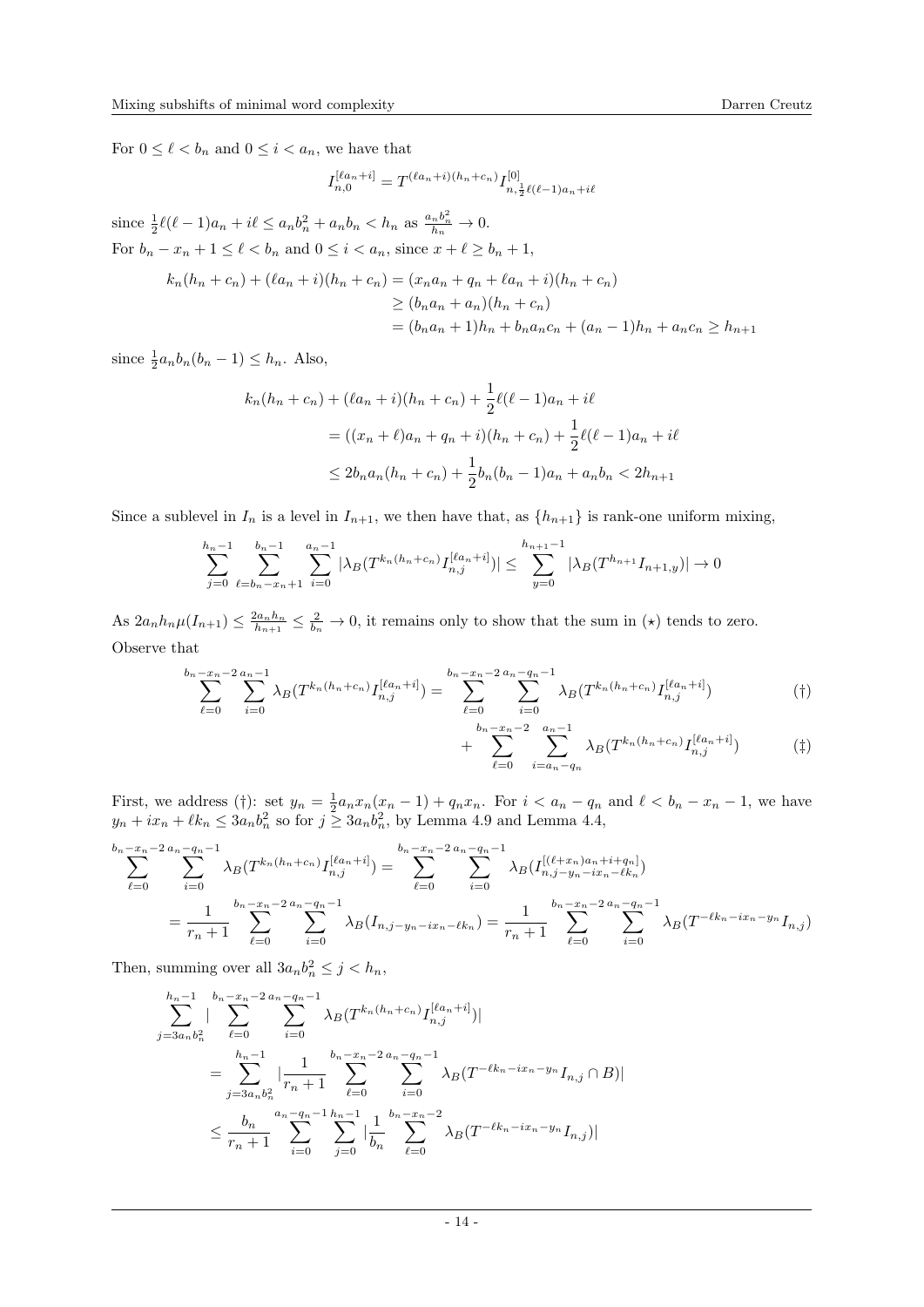$$
\leq \frac{b_n}{r_n+1} \sum_{i=0}^{a_n - q_n - 1} \int \left| \frac{1}{b_n} \sum_{\ell=0}^{b_n - x_n - 2} \chi_B \circ T^{-\ell k_n - ix_n - y_n} \right| d\mu
$$
  
= 
$$
\frac{b_n(a_n - q_n)}{r_n + 1} \int \left| \frac{1}{b_n} \sum_{\ell=0}^{b_n - x_n - 2} \chi_B \circ T^{-\ell k_n} \right| d\mu \leq \int \left| \frac{1}{b_n} \sum_{\ell=0}^{b_n - x_n - 2} \chi_B \circ T^{-\ell k_n} \right| d\mu \to 0
$$

by Proposition [4.8.](#page-11-2) So the sum over the levels with  $3a_n b_n^2 \leq j < h_n$  for (†) tends to zero. For ( $\ddagger$ ): set  $y'_n = \frac{1}{2} a_n x_n (x_n + 1) + (q_n - a_n)(x_n + 1)$ . By Lemma [4.10](#page-11-3) and Lemma [4.4,](#page-10-1) for  $j \ge 3a_n b_n^2$ ,

$$
\sum_{\ell=0}^{b_n-x_n-2} \sum_{i=a_n-q_n}^{a_n-1} \lambda_B(T^{k_n(h_n+c_n)}I_{n,j}^{[\ell a_n+i]}) = \sum_{\ell=0}^{b_n-x_n-2} \sum_{i=a_n-q_n}^{a_n-1} \lambda_B(I_{n,j-y'_n-i(x_n+1)-\ell k_n}^{[(\ell+x_n)a_n+i+q_n]})
$$

$$
= \frac{1}{r_n+1} \sum_{\ell=0}^{b_n-x_n-2} \sum_{i=a_n-q_n}^{a_n-1} \lambda_B(I_{n,j-y'_n-i(x_n+1)-\ell k_n})
$$

$$
= \frac{1}{r_n+1} \sum_{\ell=0}^{b_n-x_n-2} \sum_{i=a_n-q_n}^{a_n-1} \lambda_B(T^{-\ell k_n-i(x_n+1)-y'_n}I_{n,j})
$$

Similar to the left sum, then

$$
\sum_{j=3a_n b_n^2}^{h_n-1} \sum_{\ell=0}^{b_n-x_n-2} \sum_{i=a_n-q_n}^{a_n-1} \lambda_B(T^{k_n(h_n+c_n)} I_{n,j}^{[\ell a_n+i]})|
$$
\n
$$
= \sum_{j=3a_n b_n^2}^{h_n-1} \left| \frac{1}{r_n+1} \sum_{\ell=0}^{b_n-x_n-2} \sum_{i=a_n-q_n}^{a_n-1} \lambda_B(T^{-\ell k_n-i(x_n+1)-y'_n} I_{n,j}) \right|
$$
\n
$$
\leq \frac{b_n}{r_n+1} \sum_{i=a_n-q_n}^{a_n-1} \int \left| \frac{1}{b_n} \sum_{\ell=0}^{b_n-1} \chi_B \circ T^{-\ell k_n-i(x_n+1)-y'_n} \right| d\mu = \frac{b_n q_n}{r_n+1} \int \left| \frac{1}{b_n} \sum_{\ell=0}^{b_n} \chi_B \circ T^{-\ell k_n} \right| d\mu \to 0
$$

Since  $3a_nb_n^2/h_n \to 0$ , this shows that the sum in ( $\star$ ) tends to zero, completing the proof.

**Theorem 4.12.** Let T be a quasi-staircase transformation on a finite measure space such that  $\frac{a_n b_n^2}{h_n} \to 0$ . Then T is mixing.

*Proof.* Let  $\{t_m\}$  be any strictly increasing sequence. Set  $p_m$  such that  $h_{p_m} + c_{p_m} \leq t_m < h_{p_m+1} + c_{p_m+1}$ . Choose a subsequence  $\{t_{m_j}\}\$  such that  $p_{m_j}$  is strictly increasing. Define  $\{q_n\}$  by setting  $q_{p_{m_j}}=t_{m_j}$  and  $q_n = h_n + c_n$  for n such that  $n \neq p_{m_j}$  for any j. Proposition [4.11](#page-12-0) gives  $\{q_n\}$  is mixing so  $\{t_{m_j}\}$  is. As every  $\{t_m\}$  has a mixing subsequence, T is mixing.  $\Box$ 

# 5 Non-superlinear word complexity implies partial rigidity

<span id="page-14-0"></span>**Theorem 5.1.** Let X be a subshift with word complexity p such that  $\liminf \frac{p(q)}{q} < \infty$ . Then there exists a constant  $\delta_X > 0$  such that every ergodic probability measure  $\mu$  on X is at least  $\delta_X$ -partially rigid.

#### 5.1 Word combinatorics

Notation 5.2. For x a finite or infinite word and  $-\infty \le i < j \le \infty$ ,

 $x_{[i,j)} =$  the subword of x from position i through position j – 1

Notation 5.3.  $[w] = \{x \in X : x_{[0, \|w\|)} = w\}$  for finite words w.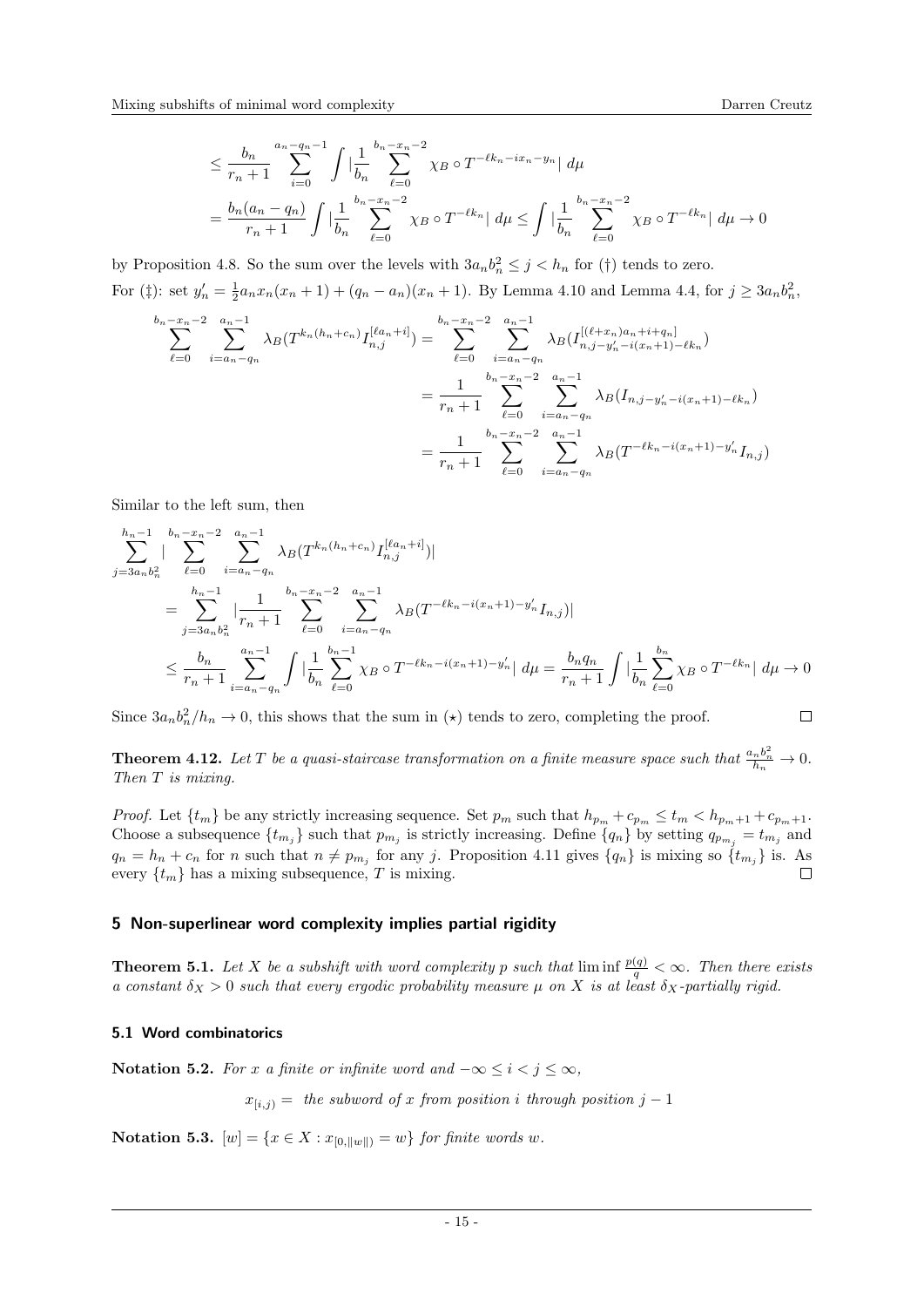**Notation 5.4.** For a word v and  $0 \leq q < ||v||$ , let  $v^{q/||v||}$  be the suffix of v of length q. Let  $v^{n+q/||v||} = v^{q/||v||}v^n$  for  $n \in \mathbb{N}$ .

**Definition 5.5.** A word v is a **root** of w if there exists  $q = p/||v||$  with  $p \ge ||v||$  such that  $w = v<sup>q</sup>$ . The **minimal root** of  $w$  is the shortest suffix  $v$  which is a root of  $w$ .

Every word has a unique minimal root since it is a root of itself.

<span id="page-15-1"></span>**Lemma 5.6.** If  $uw = wv$  and  $||v|| \le ||w||$  then v is a root of w.

*Proof.* As w has v as a suffix,  $w = w'v$ . Then  $uw'v = uw = wv = w'vv$  so  $uw' = w'v$ . If  $||w'|| \ge ||v||$ , repeat this process until it terminates at  $w = w''v^n$  with  $||w''|| < ||v||$ . Then  $uw'' = w''v$  so  $w''$  is a suffix  $\alpha$ f v.  $\Box$ 

<span id="page-15-0"></span>**Lemma 5.7.** If  $uv = vu$  then  $u = v_0^t$  and  $v = v_0^s$  for some word  $v_0$  and  $t, s \in \mathbb{N}$ .

*Proof.* If  $||u|| = ||v||$  then  $uv = vu$  immediately implies  $u = v$ . Let

 $V = \{(u, v) : uv = vu, ||v|| < ||u||$ , there is no word  $v_0$  with  $u = v_0^t$  and  $v = v_0^s$  for  $s, t \in \mathbb{N}\}$ 

and suppose  $V \neq \emptyset$ . Let  $(u, v) \in V$  such that  $||u||$  is minimal. As  $||u|| > ||v||$ ,  $uv = vu$  implies  $u = vu' = u''v$  for some nonempty words u', u''. Then  $vu'v = uv = vu = vu''v$  so  $u' = u''$  and  $vu' = u'v$ . If  $||u'|| = ||v||$  then  $u' = v$  so  $u = v^2$  contradicting that  $(u, v) \in V$ .

Consider when  $||u'|| < ||v||$ . Since  $||u'|| < ||u||$  and  $||v|| < ||u||$ , the minimality of  $||u||$  implies that  $(v, u') \notin V$ . Then  $v = v_0^n$  and  $u' = v_0^m$  for some word  $v_0$  and  $n, m \in \mathbb{N}$ . So  $u = v_0^{n+m}$  meaning  $(u, v) \notin V$ . When  $||v|| < ||u'||$ , we have  $(u', v) \notin V$  so  $u' = v_0^n$  and  $u = v_0^{n+m}$ . So  $V = \emptyset$ .  $\Box$ 

<span id="page-15-2"></span>**Lemma 5.8.** If u and v are both roots of a word w and uu is a suffix of w and  $||v|| < ||u||$  then there exists a suffix  $v_0$  of v such that  $u = v_0^n$  and  $v = v_0^m$  for some  $n, m \in \mathbb{N}$ .

In particular, if  $v$  is the minimal root of  $w$  and  $u$  is a root of  $w$  and  $uu$  is a suffix of  $w$  then  $u$  is a multiple of v, i.e. there exists  $n \in \mathbb{N}$  such that  $u = v^n$ .

*Proof.* Writing u' and v' for the appropriate suffixes of u and v, we have  $w = u'u^t = v'v^q$  for some  $t, q \in \mathbb{N}$ . Then  $u = u_0 v^a$  for some proper (possibly empty) suffix  $u_0$  of v and  $1 \le a \le q$ . So  $u'(u_0 v^a)^t = v' v^q$ meaning that  $u'(u_0v^a)^{t-1}u_0 = v'v^{q-a}$ . As  $t \geq 2$ ,  $||v'v^{q-a}|| = ||u'(u_0v^a)^{t-1}u_0|| \geq ||u_0v^au_0|| \geq ||vu_0||$  so, as  $u_0$  is a suffix of v, then  $v'v^{q-a}$  has  $u_0v$  as a suffix. This means  $vu_0 = u_0v$  so Lemma [5.7](#page-15-0) gives  $v_0$  such that  $v = v_0^n$  and  $u_0 = v_0^m$  so  $u = v_0^{m+an}$ . If v is the minimal root then  $v = v_0$  since  $v_0$  is a root of w.

<span id="page-15-3"></span>**Lemma 5.9.** Let w be a word with minimal root v. If  $0 \le i \le \frac{1}{2} ||w||$  and  $T^i[w] \cap [w] \ne \emptyset$  then i is a multiple of  $||v||$ .

*Proof.* Let u be the prefix of B of length i and  $v_0$  be the suffix of B of length i. For  $x \in T^i[w] \cap [w]$ , then  $x_{[-i, \|w\|)} = uw = wv_0$ . By Lemma [5.6,](#page-15-1) then  $v_0$  is a root of w. As  $\|v_0\| = i \leq \frac{1}{2} \|w\|$ , w has  $v_0v_0$  as a suffix. By Lemma [5.8,](#page-15-2) since v is the minimal root then  $v_0$  is a multiple of v.  $\Box$ 

#### 5.2 Language analysis

<span id="page-15-4"></span>**Proposition 5.10.** There exists  $C, k > 0$ , depending only on X, and  $\ell_n \to \infty$  and, for each n, at most C words  $B_{n,j}$  so that  $X_0 = \{x \in X : every finite subword of x is a subword of a concatenation of the  $B_{n,j}\}$$ has measure one.

Let  $h_{n,j} = ||B_{n,j}||$ . Then  $\max_j h_{n,j} \leq k\ell_n$  and  $\min_j h_{n,j} \to \infty$ . Let

 $W_{B_{n,i}} = W_{n,j} = \{x \in X_0 : x \text{ can be written as a concatenation such that } x_{[0,h_{n,i})} = B_{n,j}\} \subseteq [B_{n,j}]$ 

There exists  $c_{n,j} \leq k \ell_n$  such that the sets  $T^i W_{n,j}$  are disjoint over  $0 \leq i < c_{n,j}$ .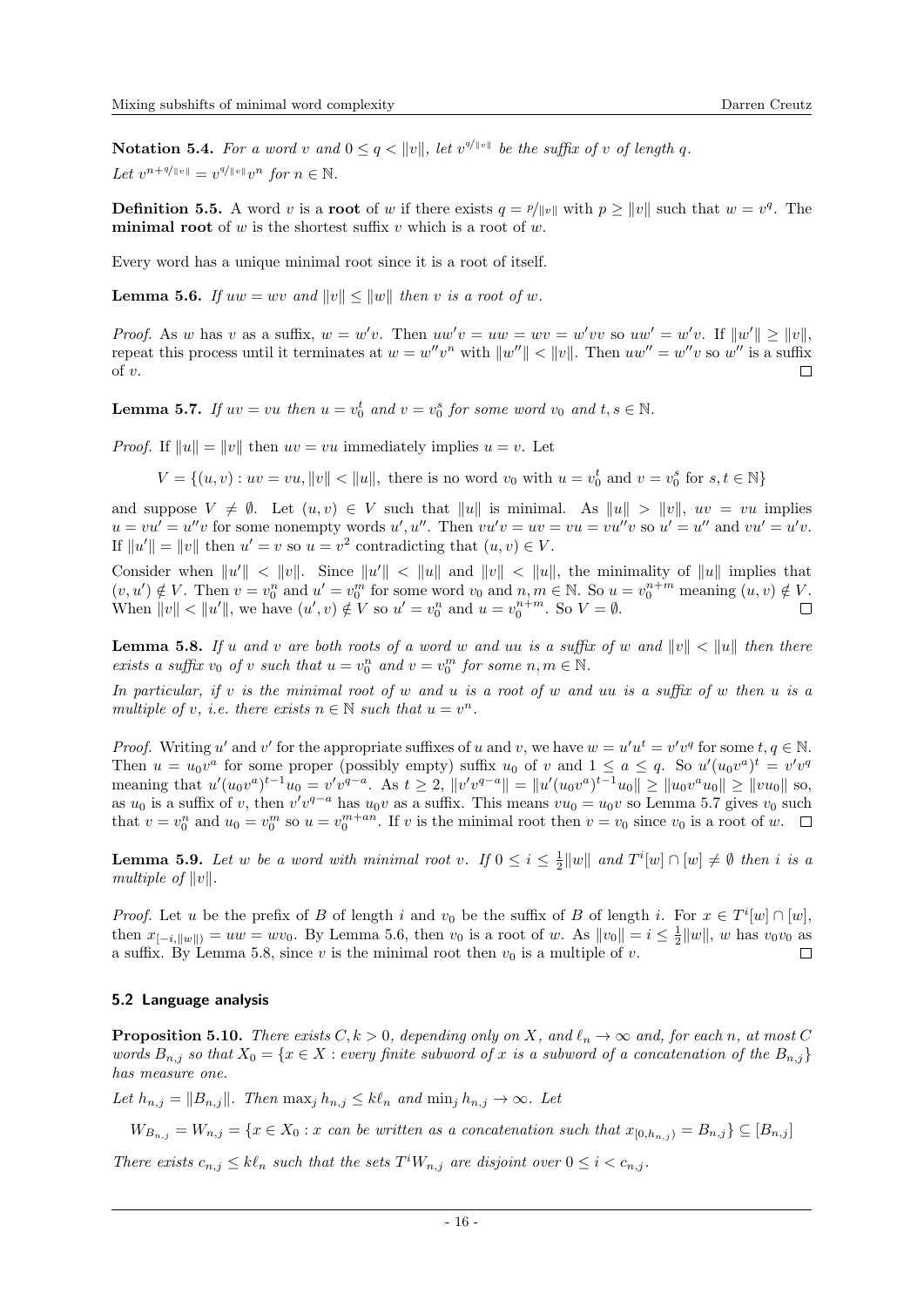For j such that  $h_{n,j} > \frac{1}{2} \ell_n$ ,  $c_{n,j} \geq \frac{1}{2} \ell_n$ .

For j such that  $h_{n,j} \leq \frac{1}{2} \ell_n$ ,  $c_{n,j} = h_{n,j}$ . For such j, also  $W_{n,j} = T^{\ell_n} [B^{\ell_n/h_{n,j}}_{n,j} B_{n,j}]$  and  $B_{n,j}$  is the minimal root of  $B_{n,j}^{\ell_n/h_{n,j}} B_{n,j}$ .

 $If x \in T^{h_{n,j}} W_{n,j} \cap W_{n,j'}$  for  $j \neq j'$  and  $h_{n,j'} \leq \frac{1}{2} \ell_n$  then  $x_{(-\infty,0)}$  has  $B^{\ell_n/h_{n,j'}}_{n,j'}$  as a suffix and does not have  $B_{n,j'}^{\ell_n/h_{n,j'}}B_{n,j'}$  as a suffix.

*Proof.* Since  $\liminf \frac{p(q)}{q} < \infty$ , [\[Bos85\]](#page-21-9) Theorem 2.2 gives a constant k and  $\ell_n \to \infty$  such that  $p(\ell_n + 1)$  –  $p(\ell_n) \leq k$  and  $p(\ell_n) \leq k\ell_n$ . We perform an analysis similar to Ferenczi [\[Fer96\]](#page-21-1) Proposition 4.

Let  $G_q$  be the Rauzy graphs: the vertices are the words of length q in  $\mathcal{L}(X)$  and the directed edges are from words w to w' such that  $wa = bw'$  for some letters a and b and we label the edge with the letter a. As  $\mu$  is ergodic, exactly one strongly connected component has measure one and the rest have measure zero so we may assume  $G_q$  is strongly connected.

Let  $V_q^{RS}$  be the set of all vertices with more than one outgoing edge, i.e. the right-special vertices. Let  $\mathcal{B}_q$  be the set of all paths from some  $v \in V_q^{RS}$  to some  $v' \in V_q^{RS}$  that do not pass through any  $v'' \in V_q^{RS}$ . Then every  $v \in V_q$  is necessarily along such a path so every word of length q in  $\mathcal{L}(X)$  is a subword of some concatenation of labels of paths in  $\mathcal{B}_q$ .

The labels of the paths between right-special vertices are nested:  $\mathcal{B}_{q+1}$  is necessarily a concatenation of paths in  $\mathcal{B}_q$  since words corresponding to elements of  $V_{q+1}^{RS}$  necessarily have right-special suffixes. There are therefore recursion formulas defining  $\mathcal{B}_{q+1}$  in terms of  $\mathcal{B}_q$  though we do not make use of this fact.

Writing outdeg $(v)$  for the number of outgoing edges of a vertex,  $\sum_{v \in V_{\ell}^{RS}} (\text{outdeg}(v) - 1) = p(\ell_n + 1)$  $p(\ell_n) \leq k$  meaning that  $|V_{\ell_n}^{RS}| \leq k$  and therefore  $\sum_{v \in V_{\ell_n}^{RS}}$  outdeg $(v) \leq 2k$ . Therefore  $|\mathcal{B}_{\ell_n}| \leq 2k$ . No path in  $\mathcal{B}_{\ell_n}$  properly contains a cycle so  $||B|| \leq p(\ell_n) \leq k\ell_n$  for any label B of a path in  $\mathcal{B}_{\ell_n}$ .

Let  $\mathcal{B}_n^g$  be the set of all concatenations of paths in  $\mathcal{B}_{\ell_n}$  of total length at least  $\frac{3}{2}\ell_n$  and at most  $k\ell_n$  not properly containing any cycles. As such a path contains no cycle properly, it has at most  $|\mathcal{B}_{\ell_n}| \leq 2k$ segments from some vertex in  $V_{\ell_n}^{RS}$  to another, so there are at most  $K = \sum_{t=1}^{2k} (2k)^t$  such paths.

Let  $\mathcal{B}_n^c$  be the set of all concatenations of paths in  $\mathcal{B}_{\ell_n}$  of total length less than  $\frac{3}{2}\ell_n$  which are simple cycles. Then  $|\mathcal{B}_n^c| \leq K$  as each path has at most  $2k$  segments and at most  $2k$  choices for each segment. Every biinfinite concatenation of paths in  $\mathcal{B}_{\ell_n}$  is necessarily a concatenation of paths in  $\mathcal{B}_n^g \cup \mathcal{B}_n^c$ .

Let B be the label of a path in  $\mathcal{B}_n^g$  and let v be its minimal root. Suppose that  $||v|| < \frac{1}{2}\ell_n$ . Then the vertex at which the path corresponding to B ends is the word  $v^{\ell_n/||v||}$  as it must be a suffix of B. Let B' such that  $B = B'v$ . Then  $||B'|| = ||B|| - ||v|| \ge \frac{3}{2}\ell_n - ||v|| > \ell_n$ . Then the path corresponding to B reaches its final vertex twice as B' has suffix  $v^{\ell_n/||v||}$  corresponding to that vertex. This means the path properly contains a cycle which is a contradiction. So all labels of paths in  $\mathcal{B}_n^g$  have minimal root of length at least  $\frac{1}{2}\ell_n$ . By Lemma [5.9,](#page-15-3) then  $T^iW_{n,j} \cap W_{n,j} \neq \emptyset$  for  $0 < i \leq \frac{1}{2}||B||$  only when i is a multiple of  $||v||$ . Set  $c_{n,j} = \min(||v||, \frac{1}{2}||B||) \ge \frac{1}{2}\ell_n$  and then  $T^i\tilde{W}_{n,j}$  are disjoint over  $0 \le i < c_{n,j}$ .

Let  $B$  be the label of a simple cycle beginning and ending at the word  $w$ . Since  $B$  is the label of a path beginning at w, every appearance of B as a label in  $x \in X$  is preceded by w, i.e.  $W_B \subseteq T^{\ell_n}[wB]$ . Since B either has w as a suffix or B is a root of w by Lemma [5.6,](#page-15-1) B is a root of  $wB$ . Let v be the minimal root of wB and write  $B = B'v$ . Then wB' has v as a root and  $||wB'|| = \ell_n + ||B'||$  so wB' has suffix  $v^{\ell_n/||v||}$ . If B' is nonempty then the path corresponding to B passes through its final vertex before the path ends, contradicting that it is a simple cycle. So  $B = v$  is the minimal root of wB.

Then Lemma [5.9](#page-15-3) implies that  $T^iW_B \cap W_B \neq \emptyset$  for  $0 < i \leq \frac{1}{2} ||wB||$  only when i is a multiple of  $||B||$ . So if  $||B|| > \frac{1}{2}\ell_n$  then set  $c_{n,j} = \min(||B||, \frac{1}{2}||wB||) > \frac{1}{2}\ell_n$ . If  $||\tilde{B}|| \leq \frac{1}{2}\ell_n$ , set  $c_{n,j} = ||B||$ . For such B, since  $W_B \subseteq T^{\ell_n}[wB],$  we have that every occurrence of B as a label of a path is preceded by  $w = B^{\ell_n/||B||}$ . Moreover, if  $x_{[-\ell_n, \|B\|)} = wB$  then  $x_{[0, \|B\|)}$  is the label of a path beginning at the vertex w and ending at w so  $x \in W_B$ .

For  $x \in W_B$ , if  $x_{(-\infty,0)}$  has  $B^{\ell_n/\|B\|}$  as a suffix then the path reaches w prior to the final B in that suffix. As no word  $B'$  appearing in the concatenation is the label of a path properly containing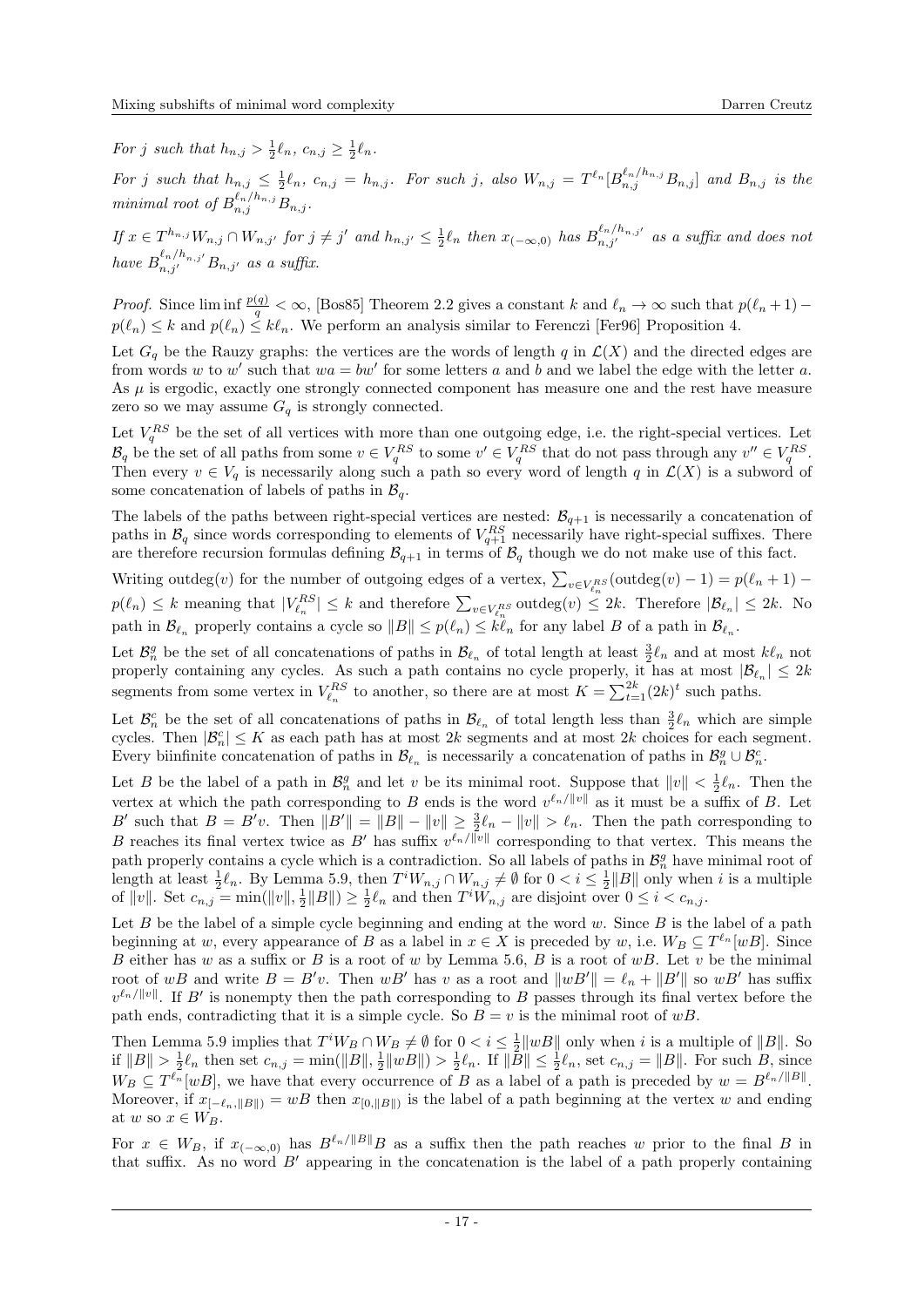a cycle, this means the word preceding  $x_{[0,||B||)} = B$  in x must be B, i.e.  $x \in T^{\ell_n+||B||}[B^{\ell_n/||B||}B]$  so  $x \in T^{\|B\|}W_B \cap W_B$  and  $x \notin T^{\|B'\|}W_{B'} \cap W_B$  for every  $B' \neq B$  as the path for  $B'$  does not properly contain a cycle.

Let  $\mathcal{B}_n^* = \mathcal{B}_n^g \cup \mathcal{B}_n^c$ . Then  $|\mathcal{B}_n^*| \leq 2K = C$  for all n and every biinfinite word is a concatenation of labels of paths in  $\mathcal{B}_n^*$ . Let  $\mathcal{R}_n$  be the set of all labels of paths in  $\mathcal{B}_n^*$ .

Let  $\mathcal{D}_M = \{B : ||B|| \leq M \text{ and } B \in \mathcal{R}_n \text{ infinitely often}\}.$  Then  $|D_M| < \infty$  as there only finitely many words of length at most M (as non-superlinear complexity implies finite alphabet rank [\[DDMP21\]](#page-21-5)). Let  $X_M$  be the set of  $x \in X$  such that for infinitely many n, x cannot be written as a concatenation of labels in  $\mathcal{B}_n^*$  without using at least one label in  $\mathcal{D}_M$ .

For  $x \in X_M$ , there exist infinitely many t such that x has  $B_t^{r_t}$  as a subword for some  $B_t \in \mathcal{D}_M$  and  $r_t \to \infty$  (since the label  $B_t$  is preceded by the word  $B_t^{\lfloor \ell_n/(||B_t||) \rfloor}$ ). As  $|\mathcal{D}_M| < \infty$ , there exists B such that  $B_t = B$  infinitely often. Then  $B^{r_t}$  is a subword of x for  $r_t \to \infty$  meaning x is periodic. Therefore  $\bigcup_M X_M \subseteq \{\text{periodic words}\}\$  so  $\mu(\bigcup_M X_M) = 0$  as  $\mu$  is ergodic hence nonatomic and a periodic word of positive measure would be an atom (there are at most countably many periodic words).

Define  $\{B_{n,j}\}$  to be the set of all labels of paths in  $\mathcal{B}_n^*$  which are in  $\mathcal{R}_n \setminus \bigcup_M \mathcal{D}_M$ . If  $\liminf_n \min_j \|B_{n,j}\|$  $\infty$  then  $B_{n,j} = B$  for some fixed B infinitely often (as there are only finitely many words of up to some fixed length). But then  $B \in \mathcal{D}_{\|B\|}$ , a contradiction, so  $\lim_n \min_j \|B_{n,j}\| = \infty$ . As  $X_0 = X \setminus \bigcup_M X_M$ , we have  $\mu(X_0) = 1$ .

### 5.3 Measure-theoretic analysis

**Definition 5.11.** Let  $C_{n,j} =$  $\bigcap_{n,j=1}^{h_{n,j}-1}$  $i=0$  $T^iW_{n,j}$ .

**Definition 5.12.** For j such that  $||B_{n,j}|| \leq \frac{1}{2}\ell_n$ , let

$$
Z_{n,j} = [B_{n,j}^{\ell_n/h_{n,j}} B_{n,j}] \setminus T^{h_{n,j}} [B_{n,j}^{\ell_n/h_{n,j}} B_{n,j}]
$$
  
=  $\{x \in X : x_{[0,\ell_n+h_{n,j})} = B_{n,j}^{\ell_n/h_{n,j}} B_{n,j} \text{ and } x_{[-h_{n,j},\ell_n)} \neq B_{n,j}^{\ell_n/h_{n,j}} B_{n,j}\}$ 

**Proposition 5.13.** For j such that  $||B_{n,j}|| \leq \frac{1}{2}\ell_n$ , the sets  $T^{ah_{n,j}}Z_{n,j}$  are disjoint over  $0 \leq a \leq \left\lfloor \frac{\ell_n}{h_{n,j}} \right\rfloor$ .

Proof. For  $0 \le a < b \le \left| \frac{\ell_n}{h_{n,j}} \right|$  and  $x \in T^{ah_{n,j}} Z_{n,j} \cap T^{bh_{n,j}} Z_{n,j}$ , writing  $z = \ell_n - \left| \frac{\ell_n}{h_{n,j}} \right| h_{n,j}$ , we would have  $x_{[z-(a+1)h_{n,j},z-ah_{n,j})} \neq B_{n,j}$  but  $x_{[z-bh_{n,j},z)} = B_{n,j}^b$  which is impossible.  $\Box$ 

**Proposition 5.14.** For j such that  $||B_{n,j}|| \leq \frac{1}{2}\ell_n$ , the sets  $T^i Z_{n,j}$  are disjoint over  $0 \leq i < c_{n,j}$ .

*Proof.* Lemma [5.9](#page-15-3) as  $B_{n,j}$  is the minimal root of  $B_{n,j}^{\ell_n/h_{n,j}}B_{n,j}$  and  $c_{n,j} \leq \frac{1}{2}\ell_n < \frac{1}{2}||B_{n,j}^{\ell_n/h_{n,j}}B_{n,j}||$ .  $\Box$ **Definition 5.15.** For j such that  $||B_{n,j}|| > \frac{1}{2}\ell_n$ , let, for  $0 \le i < c_{n,j}$ ,

 $I_{n,j,i} = T^i W_{n,j}$ 

and for j such that  $||B_{n,j}|| \leq \frac{1}{2}\ell_n$ , let, for  $0 \leq i < c_{n,j}$ ,

$$
I_{n,j,i} = T^i \bigg( \bigcup_{a=0}^{\lfloor \frac{\ell_n}{h_{n,j}} \rfloor} T^{ah_{n,j}} Z_{n,j} \bigg)
$$

As T is measure-preserving,  $\mu(I_{n,i,i}) = \mu(I_{n,i,0})$  for all n, j and  $0 \leq i < c_{n,i}$ .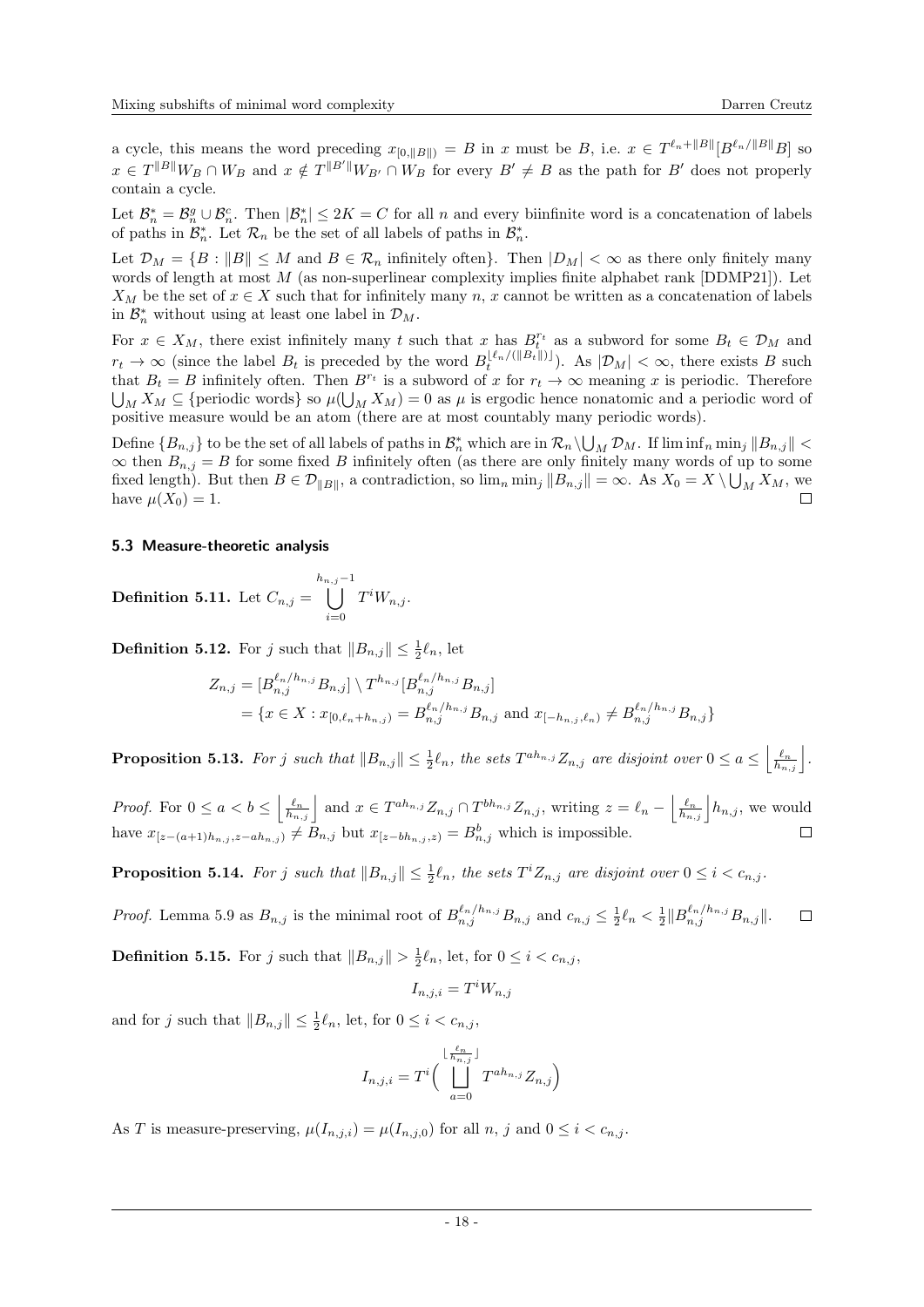Definition 5.16. Let  $\tilde{C}_{n,j} =$  $\begin{array}{c}c_{n,j}-1\\| \end{array}$  $i=0$  $I_{n,j,i}$ . For j such that  $||B_{n,j}|| \leq \frac{1}{2}\ell_n$ , let  $\widehat{C}_{n,j} =$  $\bigcap_{j=1}^{h_{n,j}-1}$  $i=0$  $T^iW_{n,j}$ .

<span id="page-18-3"></span>**Proposition 5.17.** For j such that  $||B_{n,j}|| > \frac{1}{2}\ell_n$ , we have  $\mu(\tilde{C}_{n,j}) \geq \frac{1}{2k}\mu(C_{n,j})$ .

Proof. 
$$
\mu(C_{n,j}) \le h_{n,j}\mu(W_{n,j}) = h_{n,j}\mu(I_{n,j,0}) = \frac{h_{n,j}}{c_{n,j}}\mu(\tilde{C}_{n,j}) \le \frac{k\ell_n}{\frac{1}{2}\ell_n}\mu(\tilde{C}_{n,j}) = 2k\mu(\tilde{C}_{n,j}).
$$

<span id="page-18-1"></span>**Proposition 5.18.**  $\lim_{n} \max_{i} {\{\mu(I_{n,i,0})\}} = 0.$ 

Proof. For j such that  $||B_{n,j}|| > \frac{1}{2}\ell_n$ , we have  $1 \geq \mu(\tilde{C}_{n,j}) = c_{n,j}\mu(I_{n,j,0}) \geq \frac{1}{2}\ell_n\mu(I_{n,j,0})$  and  $\ell_n \to \infty$ . For j such that  $||B_{n,j}|| \leq \frac{1}{2}\ell_n$ , we have  $1 \geq \mu(\tilde{C}_{n,j}) = h_{n,j}\mu(I_{n,j,0})$  and  $\min_j h_{n,j} \to \infty$ .

**Proposition 5.19.**  $T^{h_{n,j}}W_{n,j} \subseteq \bigcup_{j'} W_{n,j'}$  and  $X_0 = \bigcup_j C_{n,j}$ .

*Proof.* Every  $x \in X_0$  is a concatenation of words of the form  $B_{n,j}$  so every occurrence of  $B_{n,j}$  is followed immediately by some  $B_{n,j'}$  and  $x_{[0,\infty)} = uB_1B_2 \cdots$  for some u a suffix of some  $B_{n,j}$  and  $B_\ell \in \{B_{n,j}\}. \square$ 

<span id="page-18-4"></span>**Proposition 5.20.** Let  $E \subseteq W_{n,j}$ . Then there exists j' such that  $\mu(T^{h_{n,j}} E \cap W_{n,j'}) \geq \frac{1}{C} \mu(E)$ .

*Proof.*  $T^{h_n}E = T^{h_n}E \cap T^{h_{n,j}}W_{n,j} \subseteq T^{h_n}E \cap \bigcup_{j'} W_{n,j'}$  and there are at most C choices of j'.  $\Box$ 

<span id="page-18-0"></span>Lemma 5.21.  $\mu(W_{n,j}) \geq \frac{1}{k\ell_n} \mu(\tilde{C}_{n,j}).$ 

*Proof.* For j such that  $||B_{n,j}|| \leq \frac{1}{2}\ell_n$ , by Proposition [5.10,](#page-15-4)  $T^{-\ell_n}W_{n,j} = [B^{\ell_n/h_{n,j}}_{n,j}B_{n,j}] \supseteq Z_{n,j}$  so

$$
\mu(W_{n,j}) \ge \mu(Z_{n,j}) = \frac{1}{\lfloor \frac{\ell_n}{h_{n,j}} \rfloor + 1} \mu(I_{n,j,0}) \ge \frac{1}{\frac{\ell_n}{h_{n,j}}} \frac{1}{h_{n,j}} \mu(\tilde{C}_{n,j}) = \frac{1}{\ell_n} \mu(\tilde{C}_{n,j})
$$

and for j such that  $||B_{n,j}|| > \frac{1}{2}\ell_n$ , we have  $\mu(W_{n,j}) = \frac{1}{c_{n,j}}\mu(\tilde{C}_{n,j}) \ge \frac{1}{k\ell_n}\mu(\tilde{C}_{n,j})$  since  $c_{n,j} \le k\ell_n$ .  $\Box$ 

<span id="page-18-5"></span>**Proposition 5.22.** If  $\mu(T^{h_{n,j}}W_{n,j} \cap W_{n,j'}) \geq \delta \mu(W_{n,j''})$  for  $j \neq j'$  then  $\mu(\tilde{C}_{n,j'}) \geq \frac{1}{2k} \delta \mu(\tilde{C}_{n,j''}).$ 

*Proof.* For j' such that  $h_{n,j'} < \frac{1}{2}\ell_n$ , Proposition [5.10](#page-15-4) states that, as  $j \neq j'$ , for  $x \in T^{h_{n,j}}W_{n,j} \cap W_{n,j'}$ , the word  $x_{(-\infty,0)}$  has  $B^{\ell_n/h_{n,j'}}_{n,j'}$  as a suffix but does not have  $B^{\ell_n/h_{n,j'}}_{n,j'}B_{n,j'}$  as a suffix. Therefore  $T^{-\ell_n}(T^{h_{n,j}}W_{n,j} \cap W_{n,j'}) \subseteq [B_{n,j'}^{\ell_n/h_{n,j'}}B_{n,j'}] \setminus T^{h_{n,j'}}[B_{n,j'}^{\ell_n/h_{n,j'}}B_{n,j'}] = Z_{n,j'}$ . This means that  $\mu(Z_{n,j'}) \ge$  $\mu(T^{h_{n,j}}W_{n,j}\cap W_{n,j'})\geq \delta\mu(W_{n,j''})$  so

$$
\mu(\tilde{C}_{n,j'}) = h_{n,j'}\mu(I_{n,j',0}) = h_{n,j'} \left( \left\lfloor \frac{\ell_n}{h_{n,j'}} \right\rfloor + 1 \right) \mu(Z_{n,j'}) \ge h_{n,j'} \frac{\ell_n}{h_{n,j'}} \delta \mu(W_{n,j''})
$$
  

$$
\ge \ell_n \delta \frac{1}{c_{n,j''}} \mu(\tilde{C}_{n,j''}) \ge \ell_n \delta \frac{1}{k\ell_n} \mu(\tilde{C}_{n,j''}) = \delta \frac{1}{k} \mu(\tilde{C}_{n,j''})
$$

For j' such that  $h_{n,j'} > \frac{1}{2}\ell_n$ , using Lemma [5.21](#page-18-0) and that  $\mu(W_{n,j'}) \geq \delta \mu(W_{n,j''})$ ,

$$
\mu(\tilde{C}_{n,j'}) = c_{n,j'}\mu(W_{n,j'}) \ge c_{n,j'}\delta\mu(W_{n,j''}) \ge c_{n,j'}\delta\frac{1}{k\ell_n}\mu(\tilde{C}_{n,j''}) \ge \frac{\ell_n}{2}\delta\frac{1}{k\ell_n}\mu(\tilde{C}_{n,j''}) = \frac{1}{2k}\delta\mu(\tilde{C}_{n,j''}) \quad \Box
$$

<span id="page-18-2"></span>**Proposition 5.23.** For j such that  $||B_{n,j}|| \leq \frac{1}{2}\ell_n$ , we have  $\mu(T^{h_{n,j}}I_{n,j,0} \cap I_{n,j,0}) \geq \frac{1}{2}$  $\frac{1}{2}\mu(I_{n,j,0}).$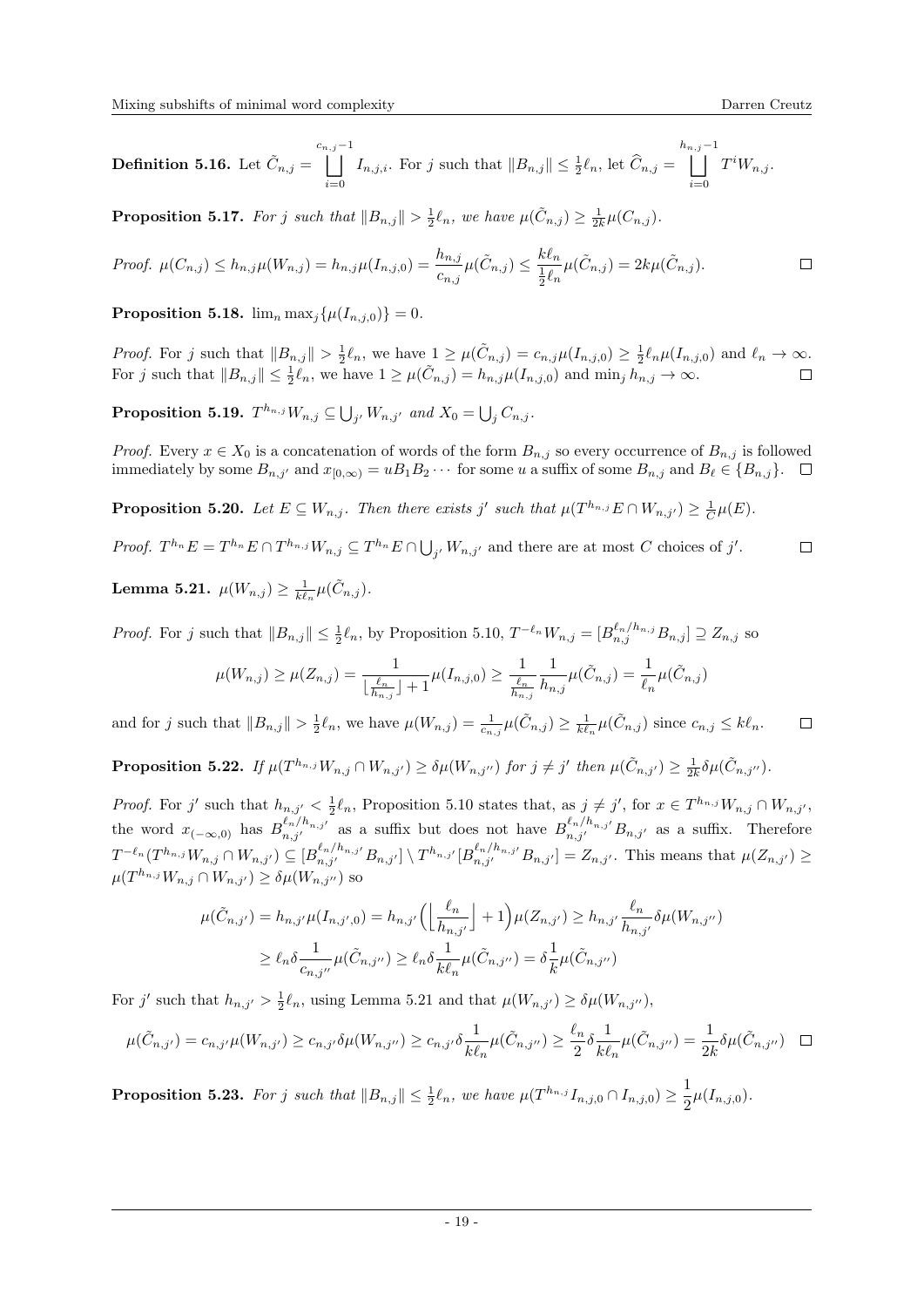Proof.

$$
\mu(T^{h_{n,j}}I_{n,j,0} \cap I_{n,j,0}) \geq \mu\left(\bigcup_{a=1}^{\lfloor \frac{\ell_n}{h_{n,j}} \rfloor} T^{ah_{n,j}} Z_{n,j}\right) = \left\lfloor \frac{\ell_n}{h_{n,j}} \right\rfloor \mu(Z_{n,j}) = \frac{\left\lfloor \frac{\ell_n}{h_{n,j}} \right\rfloor}{\left\lfloor \frac{\ell_n}{h_{n,j}} \right\rfloor + 1} \mu(I_{n,j,0}) \geq \frac{1}{2} \mu(I_{n,j,0}) \quad \Box
$$

### 5.4 Partial rigidity

We employ ideas similar to Danilenko's [\[Dan16\]](#page-21-21) proof that exact finite rank implies partial rigidity:

<span id="page-19-0"></span>**Proposition 5.24.** If there exists  $\delta > 0$  and  $j_n$  and  $t_n \to \infty$  with  $\mu(\tilde{C}_{n,j_n}) \geq \delta$  (or  $\mu(\tilde{C}_{n,j_n}) \geq \delta$  when applicable) and  $\mu(T^{t_n}I_{n,j_n} \cap I_{n,j_n}) \geq \delta \mu(I_{n,j_n})$  then  $(X, \mu)$  is  $\frac{1}{2}\delta^2$ -partially rigid.

*Proof.* Let  $A = W_{N,J}$  for some fixed N and J. Define  $\alpha_n = \{0 \le i < c_{n,j_n} - h_{N,J} : I_{n,j_n,i} \subseteq A\}.$ For  $j_n$  such that  $h_{n,j_n} > \frac{1}{2} \ell_n$ , if  $x \in I_{n,j_n,i} \cap W_{N,J}$  then  $x_{[-i,-i+h_{n,j_n})} = B_{n,j_n}$  and  $x_{[0,h_{N,J})} = B_{N,J}$ meaning that  $(B_{n,j_n})_{[i,i+h_{N,J})} = B_{N,J}$ . This implies that  $T^i W_{n,j_n} \subseteq W_{N,J}$  provided  $i < h_{n,j_n} - h_{N,J}$ .

For  $j_n$  such that  $h_{n,j_n} \leq \frac{1}{2} \ell_n$ , if  $x \in I_{n,j_n,i} \cap W_{N,J}$  then  $x_{[-i,-i+\ell_n/h_{n,j_n}]} = B_{n,j_n}^{\ell_n/h_{n,j_n}}$  and  $x_{[0,h_{N,J})} = B_{N,J}$ so  $(B^{\ell_n/h_{n,j_n}}_{n,j_n})_{[i,i+h_{N,J})} = B_{N,J}$  which implies  $I_{n,j_n,i} \subseteq W_{N,J}$  provided  $i < h_{n,j_n} - h_{N,J}$ .

Therefore  $(|\alpha_n| + h_{N,J})\mu(I_{n,j_n,0}) \geq \mu(A \cap \tilde{C}_{n,j_n}) \geq |\alpha_n|\mu(I_{n,j_n,0})$ . Likewise, if  $||B_{n,j_n}|| \leq \frac{1}{2}\ell_n$  then  $(|\alpha_n| + h_{N,J}) \mu(W_{n,j_n}) \geq \mu(A \cap \widehat{C}_{n,j_n}) \geq |\alpha_n| \mu(W_{n,j_n})$  using  $\alpha_n = \{0 \leq i < h_{n,j_n} - h_{N,J} : T^i W_{n,j_n} \subseteq A\}.$ For  $m < c_{n,j_n}$ ,  $\mu(T^m \tilde{C}_{n,j_n} \triangle \tilde{C}_{n,j_n}) \leq 2m\mu(I_{n,j_n,0})$ , (and likewise  $\mu(T^m \widehat{C}_{n,j} \triangle \widehat{C}_{n,j}) \leq 2m\mu(W_{n,j})$  when applicable) therefore

$$
\int |1 \tilde{C}_{n,j_n} \circ T^{-m} - 1 \tilde{C}_{n,j_n}|^2 d\mu = 2\mu(\tilde{C}_{n,j_n}) - 2\mu(T^m \tilde{C}_{n,j_n} \cap \tilde{C}_{n,j_n}) \leq 2m\mu(I_{n,j_n,0})
$$

Therefore for  $M < c_{n,j_n}$ ,

$$
\left| \frac{1}{M} \sum_{m=1}^{M} \mu(T^{-m} A \cap \tilde{C}_{n,j_n}) - \mu(A \cap \tilde{C}_{n,j_n}) \right| = \left| \frac{1}{M} \sum_{m=1}^{M} \mu(A \cap T^{m} \tilde{C}_{n,j_n}) - \mu(A \cap \tilde{C}_{n,j_n}) \right|
$$
  
\n
$$
\leq \frac{1}{M} \sum_{m=1}^{M} |\mu(A \cap T^{m} \tilde{C}_{n,j_n}) - \mu(A \cap \tilde{C}_{n,j_n})| \leq \frac{1}{M} \sum_{m=1}^{M} \int_{A} \left| 1_{\tilde{C}_{n,j_n}} \circ T^{-m} - 1_{\tilde{C}_{n,j_n}} \right| d\mu
$$
  
\n
$$
\leq \frac{1}{M} \sum_{m=1}^{M} \left( \int \left| 1_{\tilde{C}_{n,j_n}} \circ T^{-m} - 1_{\tilde{C}_{n,j_n}} \right|^{2} d\mu \right)^{1/2} \leq \frac{1}{M} \sum_{m=1}^{M} \sqrt{2m\mu(I_{n,j_n,0})} \leq \sqrt{2M\mu(I_{n,j_n,0})}
$$

The mean ergodic theorem gives M such that  $\int \left| \frac{1}{M} \sum_{m=1}^{M} \mathbb{1}_A \circ T^m - \mu(A) \right|$  $^{2}d\mu < (\frac{1}{4}\delta \mu(A))^{2}$  so

$$
\left| \frac{1}{M} \sum_{m=1}^{M} \mu(T^{-m} A \cap \tilde{C}_{n,j_n}) - \mu(A) \mu(\tilde{C}_{n,j_n}) \right| = \left| \int_{\tilde{C}_{n,j_n}} \frac{1}{M} \sum_{m=1}^{M} \mathbb{1}_A \circ T^m - \mu(A) d\mu \right|
$$
  

$$
\leq \int_{\tilde{C}_{n,j_n}} \left| \frac{1}{M} \sum_{m=1}^{M} \mathbb{1}_A \circ T^m - \mu(A) \right| d\mu \leq \left( \int \left| \frac{1}{M} \sum_{m=1}^{M} \mathbb{1}_A \circ T^m - \mu(A) \right|^2 d\mu \right)^{1/2} < \frac{1}{4} \delta \mu(A)
$$

For *n* large enough that  $c_{n,j_n} > M$  and  $\sqrt{2M\mu(I_{n,j_n,0})} < \frac{1}{4}\delta\mu(A)$  (Proposition [5.18](#page-18-1) states  $\mu(I_{n,j_n,0}) \to 0$ ) then  $|\mu(A \cap \tilde{C}_{n,j_n}) - \mu(A)\mu(\tilde{C}_{n,j_n})| < \frac{1}{2}\delta\mu(A)$ . Then

$$
\mu(T^{t_n}A \cap A) \ge \mu(T^{t_n}(A \cap \tilde{C}_{n,j_n}) \cap (A \cap \tilde{C}_{n,j_n})) \ge \sum_{i \in \alpha_n} \mu(T^{t_n}T^iI_{n,j_n,0} \cap T^iI_{n,j_n,0})
$$
  
=  $|\alpha_n|\mu(T^{t_n}I_{n,j_n,0} \cap I_{n,j_n,0}) \ge |\alpha_n|\delta\mu(I_{n,j_n,0}) \ge \delta(\mu(A \cap \tilde{C}_{n,j_n}) - h_{N,J}\mu(I_{n,j_n,0}))$   
>  $\delta(\mu(A)\mu(\tilde{C}_{n,j_n}) - \frac{1}{2}\delta\mu(A)) - \delta h_{N,J}\mu(I_{n,j_n,0})$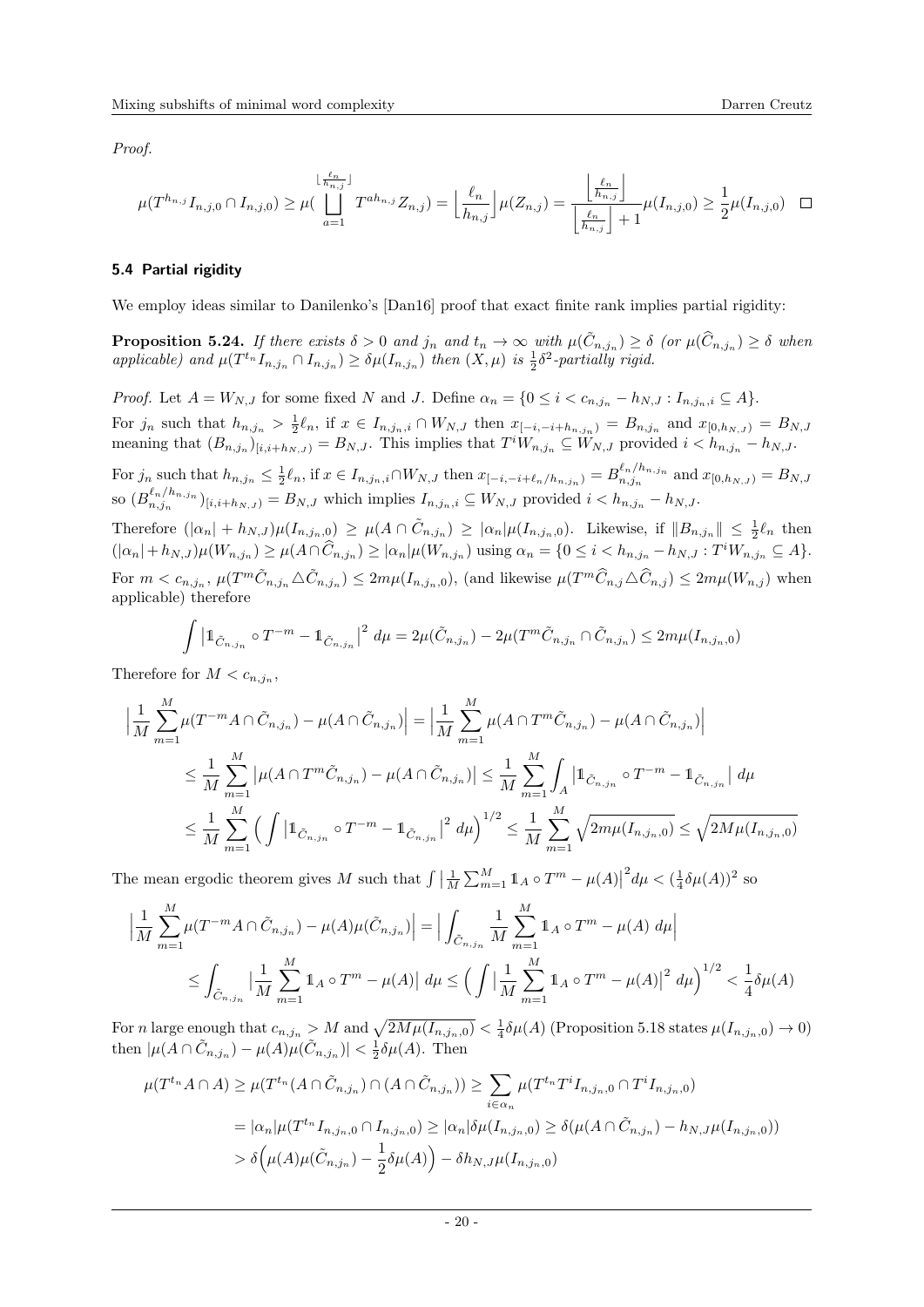$\Box$ 

$$
\geq \delta\left(\mu(A)\delta - \frac{1}{2}\delta\mu(A)\right) - \delta h_{N,J}\mu(I_{n,j_n,0}) = \frac{1}{2}\delta^2\mu(A) - \delta h_{N,J}\mu(I_{n,j_n,0})
$$

with the same applying to  $\hat{C}_{n,j_n}$  when applicable. Therefore for fixed N and J and  $0 \leq i \leq h_{N,J}$ ,

$$
\liminf \mu(T^{t_n}T^iW_{N,J} \cap T^iW_{N,J}) = \liminf \mu(T^{t_n}W_{N,J} \cap W_{N,J}) \ge \frac{1}{2}\delta^2 \mu(W_{N,J}) = \frac{1}{2}\delta^2 \mu(T^iW_{N,J})
$$

and since the sets  $T^iW_{N,J}$  generate the Borel algebra,  $\mu$  is  $\frac{1}{2}\delta^2$ -partially rigid.

*Proof of Theorem [5.1.](#page-14-0)* We aim to apply Proposition [5.24.](#page-19-0) Set  $\delta = \frac{1}{4k^2C^{C+1}}$  which depends only on X. There exists  $a_0$  such that  $\mu(C_{n,a_0}) \geq \frac{1}{C}$  since  $X_0 = \bigcup_j C_{n,j}$ . If  $||B_{n,a_0}|| \leq \frac{1}{2}\ell_n$  then  $\mu(\widehat{C}_{n,a_0}) = \mu(C_{n,a_0}) \geq$  $\frac{1}{C}$  and Proposition [5.23](#page-18-2) implies  $\mu(T^{h_{n,a_0}}I_{n,a_0,0} \cap I_{n,a_0,0}) \geq \frac{1}{2}\mu(I_{n,a_0,0})$  so take  $t_n = h_{n,a_0}$  and  $j_n = a_0$ . Now consider when  $||B_{n,a_0}|| > \frac{1}{2}\ell_n$  so Proposition [5.17](#page-18-3) implies  $\mu(\tilde{C}_{n,a_0}) \geq \frac{1}{2k}\mu(C_{n,a_0}) \geq \frac{1}{2kC}$ . By Proposition [5.20,](#page-18-4) there exists  $a_1$  such that  $\mu(T^{h_{n,a_0}}W_{n,a_0} \cap W_{n,a_1}) \geq \frac{1}{C}\mu(W_{n,a_0})$ . If  $a_1 = a_0$  then  $\mu(\tilde{C}_{n,a_1}) = \mu(\tilde{C}_{n,a_0}) \ge \frac{1}{2kC}$  and if  $a_1 \ne a_0$  then Proposition [5.22](#page-18-5) implies  $\mu(\tilde{C}_{n,a_1}) \ge \frac{1}{2k}\mu(\tilde{C}_{n,a_0}) \ge \frac{1}{4k^2C}$ . Proposition [5.20](#page-18-4) then says there exists  $a_2$  such that

$$
\mu(T^{h_{n,a_1}}(T^{h_{n,a_0}}W_{n,a_0} \cap W_{n,a_1}) \cap W_{n,a_2}) \ge \frac{1}{C} \mu(T^{h_{n,a_0}}W_{n,a_0} \cap W_{n,a_1}) \ge \frac{1}{C^2} \mu(W_{n,a_0})
$$

and then Proposition [5.22](#page-18-5) gives  $\mu(\tilde{C}_{n,a_2}) \geq \frac{1}{C^2} \frac{1}{2k} \mu(\tilde{C}_{n,a_0}) \geq \frac{1}{4k^2 C^3}$ . Repeating this process, we obtain  $a_\ell$  for  $0 \leq \ell \leq C$  such that  $\mu(\tilde{C}_{n,a_\ell}) \geq \frac{1}{4k^2C^{\ell+1}} \geq \frac{1}{4k^2C^{\ell+1}}$  and

$$
\mu(W_{n,a_C} \cap \bigcap_{\ell=0}^{C-1} T^{\sum_{z=\ell}^{C-1} h_{n,a_z}} W_{n,a_{\ell}}) \ge \frac{1}{C^C} \mu(W_{n,a_0})
$$

If any of the  $a_\ell$  are such that  $h_{n,a_\ell} \leq \frac{1}{2} \ell_n$  then Proposition [5.23](#page-18-2) implies  $\mu(T^{h_{n,a_\ell}} I_{n,a_\ell,0} \cap I_{n,a_\ell,0}) \geq$  $\frac{1}{2}\mu(I_{n,a_{\ell},0})$  so take  $t_n = h_{n,a_{\ell}}$  and  $j_n = a_{\ell}$ .

If  $h_{n,a_\ell} > \frac{1}{2}\ell_n$  for all  $0 \leq \ell \leq C$  then, since there are at most C choices of j, for some  $q < s$  we must have  $a_q = a_s$  so setting  $j_n = a_q$  and  $t_n = \sum_{z=q}^{s-1} h_{n,a_z}$ ,

$$
\mu(T^{t_n}I_{n,j_n,0} \cap I_{n,j_n,0}) = \mu(T^{\sum_{z=q}^{s-1} h_{n,a_z}} W_{n,a_q} \cap W_{n,a_s}) \ge \mu(W_{n,a_c} \cap \bigcap_{\ell=0}^{C-1} T^{\sum_{z=\ell}^{C-1} h_{n,a_z}} W_{n,a_\ell}) \ge \frac{1}{C^C} \mu(W_{n,a_0})
$$

 $As$ 

$$
\mu(W_{n,a_0}) = \mu(I_{n,a_0,0}) = \frac{1}{c_{n,a_0}} \mu(\tilde{C}_{n,a_0}) \ge \frac{1}{h_{n,a_0}} \frac{1}{2kC} \ge \frac{1}{k\ell_n} \frac{1}{2kC} \ge \frac{1}{k\ell_n} \frac{1}{2kC} \mu(\tilde{C}_{n,j_n})
$$

$$
= \frac{1}{k\ell_n} \frac{1}{2kC} c_{n,j_n} \mu(I_{n,j_n,0}) \ge \frac{1}{k\ell_n} \frac{1}{2kC} \frac{\ell_n}{2} \mu(I_{n,j_n,0}) = \frac{1}{4k^2C} \mu(I_{n,j_n,0})
$$

we then have  $\mu(T^{t_n}I_{n,j_n,0} \cap I_{n,j_n,0}) \geq \frac{1}{4k^2C^{C+1}}\mu(I_{n,j_n,0}).$ In all cases, by Proposition [5.24,](#page-19-0) we have that  $(X, \mu, T)$  is  $\frac{1}{2}\delta^2$ -partially rigid.

Acknowledgments The author would like to thank Ronnie Pavlov for introducing him to this question and for numerous enjoyable discussions.

# References

- <span id="page-20-0"></span>[Ada98] Terrence M. Adams, Smorodinsky's conjecture on rank-one mixing, Proc. Amer. Math. Soc. 126 (1998), no. 3, 739–744. MR 1443143
- <span id="page-20-1"></span>[AFP17] Terrence Adams, Sébastien Ferenczi, and Karl Petersen, Constructive symbolic presentations of rank one measure-preserving systems, Colloq. Math. 150 (2017), no. 2, 243–255. MR 3719459